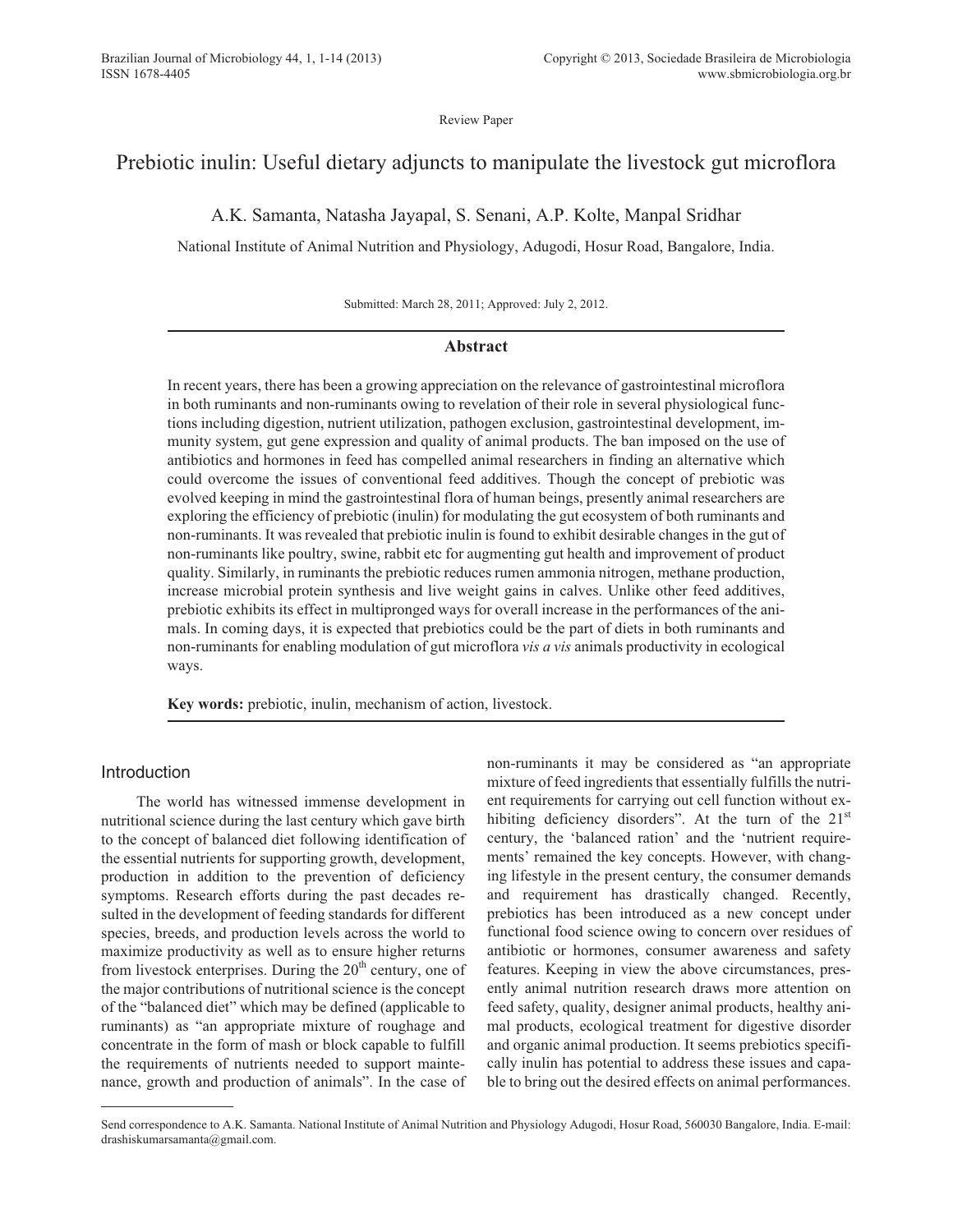The addition of prebiotics in the diets of animals is a relatively recent endeavor and preliminary studies are very encouraging. Although the effect of most functional foods target only one or a limited number of functions, the prebiotics target a range of different physiological functions starting from bowel performance and colonic microflora activities to mineral absorption, lipid homeostasis and immunity (Gibson *et al.*, 2004; Samanta *et al.*, 2011).

# Gastrointestinal microflora

Based on the occurrence of microbial habitat in the gastrointestinal tract (Figure 1), domestic animals may be classified into two categories viz.; mono gut fermentor non-ruminants (namely poultry, swine, horse, rabbit, donkey etc) and twine gut fermentors - ruminants and pseudoruminants (namely cattle, buffalo, sheep, goat, mithun, camel etc). The gastrointestinal tract of ruminant is featured with the provision of two microbial habitats*i.e.* foregut (rumen, reticulum and omasum) and hindgut (caecum). On the other hand non-ruminants are featured with the presence of single microbial habitats *i.e.* hindgut only. The presence of foregut with enormous capacity to house diverse categories of microflora provide the edge to ruminant animals over the non-ruminants for consumption and dependence on lignocellulosic biomass to obtain their energy requirements through volatile fatty acids (viz.; acetate, propionate, butyrate etc) generated from the degradation and anaerobic fermentation of fibrous materials. The single fermentation site *i.e.* at the hindgut of non-ruminant animal permeates partial dependence over the volatile fatty acids for energy requirements. It is estimated that rumen fluids contain (number/mL)  $10^{10}$  to  $10^{12}$  bacteria,  $10^4$  to  $10^6$  protozoa,  $10^8$  to  $10^9$ archea,  $10^2$  to  $10^4$  fungi in addition to yeast, phage etc. (Hobson *et al.*, 1988; Hungate, 1966; Samanta *et al.*, 2003).



**Figure 1** - Classification of livestock based on microbial habitats.

Similarly, the hindgut of non-ruminants is also act as habitat for millions of bacteria, archaea, fungi and yeasts. By virtue of unique environment available in terms of nutrients, pH, interaction, temperature, crosstalk in the gastrointestinal tract, both beneficial and harmful microflora get niche for their growth and multiplication. Inability to explain certain features following completion of human genome project enforces researchers to relook into the gut microflora for better understanding and answering the unresolved issues. In this regard, gut microflora are considered to evolve along with the human evolution and humans have been proposed to be "metaorganisms"; consisting of 10-fold greater numbers of bacteria than animal cells (Gill *et al.*, 2006; Neish, 2009; Xu *et al.*, 2007). The human "metaorganisms" include approximately  $10^{14}$  prokaryotic organism having a biomass of  $> 1$  kg and often considered as hidden organ having the capacity equivalent to liver. The complete development of gastrointestinal tract and immunological system takes place only after the establishment of gut microflora thus signifying the absence of signals within human genome to carry out complete development of either gastrointestinal tract or immune system. From the above analogy, one could guess the contribution and significance of microflora inhabiting at foregut and hindgut of ruminants and hindgut of non-ruminants.

## Classification of gut microflora

The classical cultivation based methods adopted by researchers grouped the gut microflora based on strain, shape, biochemical features, nutrient utilization etc and nowadays it is presumed that only 10 to 20% of microflora from the habitat could be cultivable by following the standard cultivation techniques (Harmsen *et al.*, 2000). To address the issues of uncultivable microflora, presently gut ecologists study the microflora through 16S rRNA based protocols which take care of both cultivable and uncultivable microflora. Ignoring the specific substrate utilization pattern (cellulose, hemicellulose, protein, lipid, pectin etc) or biochemical features, microflora of the gastrointestinal tract could be broadly grouped into two main categories namely pathogenic or harmful or detrimental microflora and health promoting or friendly or beneficial or pathogen suppressive microflora. The class of pathogenic bacteria includes *Escherichia coli*, *Streptococcus faecalis*, *Salmonella enterica*, *Clostridium perfringens* etc. Lactobacillus and Bifidobacteria inhabited in the gastrointestinal tract are presumed to be the major members of beneficial or health promoting class. The significance of prebiotic consumption arises from their ability to selectively stimulate the growth and multiplication of indigenous Bifidobacteria and Lactobacilli in the hindgut, which in turn suppresses the activity of putrefactive or harmful bacteria for reducing the concentration of toxic fermentation products in the gastrointestinal tract (Samanta *et al.*, 2007, 2010; Tomomatsu, 1994).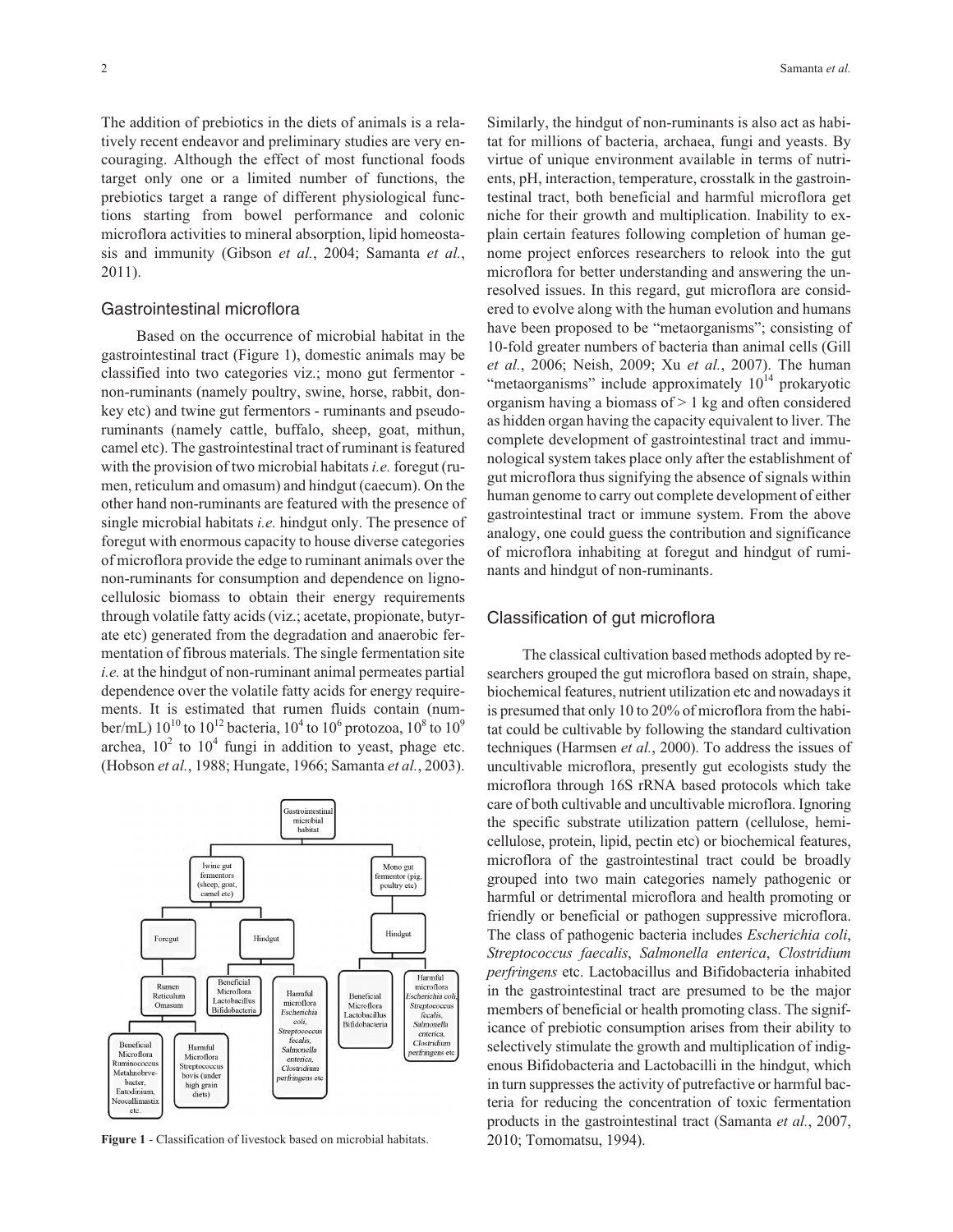## Harmful fermentation metabolites

In non-ruminants (poultry, swine, horse, dog), the large intestine especially the caecum is the primary site for millions of microflora belonging to diverse groups. In the ruminants (cattle, buffalo, sheep, goat), the ingested materials are exposed to extensive action by diverse group of microflora and their enormous array of hydrolyzing enzymes before they are subjected to utilization by animal's own gastric or pancreatic enzymes. The gastrointestinal motility permeates the delivery of digested materials at large intestine and hence once again the ingested materials are subjected to the action of microbial enzymes. As a result, several biochemical reactions take place at the site of microbial habitats *i.e.* either at rumen or caecum, resulting in the generation of enormous metabolites possessing beneficial or harmful action.

A wide number of toxic metabolites are generated following microbial fermentation of feed at large intestine. The major toxic metabolites of hindgut include ammonia, amines, nitrosamines, phenols, cresols, indole, skatole, estrogens, aglycone, secondary bile acid etc. The adverse affects of these metabolites are hepatotoxicity (ammonia, amines etc.), carcinogenicity (nitrosamines, phenols, cresols etc), mutagenic (aglycone) etc. Microflora involved in the formation of various toxic metabolites are *Escherichia coli* and *Clostridium* spp. (ammonia, amines, nitrosamines, phenol, indole, aglycone, secondary bile acids), *Bacteroides* spp., *Streptococcus fecalis* (nitrosamines, aglycones, secondary bile acids), *Proteus* spp. (ammonia, amines and indoles) (Tomomatsu , 1994). Primary enzyme involved in the formation of carcinogens from procarcinogens in the gastrointestinal tracts is azoreductase. Highest order of azoreductase enzyme activity is noticed in *Clostridium* spp., followed by *Eubacterium* spp. and *Peptostreptococcus* spp. and no activity is detected in *Bifidobacteria* spp. (Saito *et al.*, 1992). In addition to the formation of toxic metabolites or secretion of enzymes involved in production of harmful products, several gastrointestinal disorders are also noticed due to breakdown of gut microbial homeostasis (Moxley and Duhamal, 1999; Pope and Cherry, 2000).

# **Prebiotics**

Prebiotics are a group of bio-molecules grouped together by virtue of their capability to promote the growth and multiplication of specific beneficial gut microflora. Ban on the use of antibiotics and hormones as feed additives, consumer awareness, strict quality control measures are the driving factors for intense research and development in the areas of functional food, especially the prebiotic oligosaccharides. Although the concept of functional foods has been introduced a long time ago by great ancient Greek philosopher Hippocrates "Let food be thy medicine and medicine be thy food", scientific evidences started to support the above principle only recently through the application of prebiotics for modulating the gut microflora. The term "Prebiotics" came into light only recently and is coined by Gibson and Roberfroid (1995), who exchanged "pro" to "pre", which means "before" or "for" (Aida *et al.*, 2009). Prebiotics may be defined as "non-digestible food ingredients that beneficially affect the host by selectively stimulating the growth and or activity of one or a limited number of bacteria in the colon". As it matches with certain aspects of dietary fiber, the updated version of prebiotics encompasses "selectively fermented ingredients that allow specific changes, both in the composition and/ or activity in the gastrointestinal microflora that confers benefits upon host well being and health" (Gibson *et al.*, 2004). Recently, FAO (2007) defined the prebiotic as "A non-viable food component that confers a health benefit on the host associated with modulation of the microbes". Although the effect of most functional foods targets only one or a limited number of functions, but the prebiotic targets a range of different physiological functions including better gut health, higher mineral absorption, lowering of cholesterol, immune stimulation and pathogen exclusion (Raschka and Deniel, 2005; Roberfroid, 2007). Therefore, the prebiotics are characterized by their non-digestibility at gastric levels, selective stimulation to the beneficial gut microflora, biological origin and obviously without any residue problems.

#### Evolution of prebiotic concept

Basically the novel concept of prebiotic was forwarded keeping in view its application for human health and well being (Gibson and Roberfroid, 1995).Since last few decades there has been growing interest between gastrointestinal microflora and different physiological functions of human beings with much attention being thrust on the prebiotic carbohydrates which are not digested or utilized by the enzymes secreted by the eukaryotic own glandular system; but are completely accessible to the selective group of gastrointestinal microbial communities*i.e.* beneficial gut microflora. Carbohydrates are stored in the form of fructan in more than 36,000 species available in the world (Hendry, 1987). Owing to the improper preservation of plant materials by early ancestors, the physical proof for consumption of crops rich in prebiotics is virtually nonexistent (Leach *et al.*, 2006). However, it could definitely be presumed that today's prebiotics either inulin or oligofructose were consumed by the Pliocene and Pleistocene ancestors a million years ago through the diverse plant materials (Laden and Wrangham, 2005; Leach, 2007). Gradually the prebiotics rich foodstuffs became part of the human diets in some areas in earlier days and it is thought that the quantity of prebiotic consumption might exceed today's prebiotic level that is consumed by the modern population (Van Loo *et al.*, 1995). Off late, the scientific definition for prebiotics was forwarded during mid nineties of previous century (Gibson and Roberfroid, 1995) keeping in view the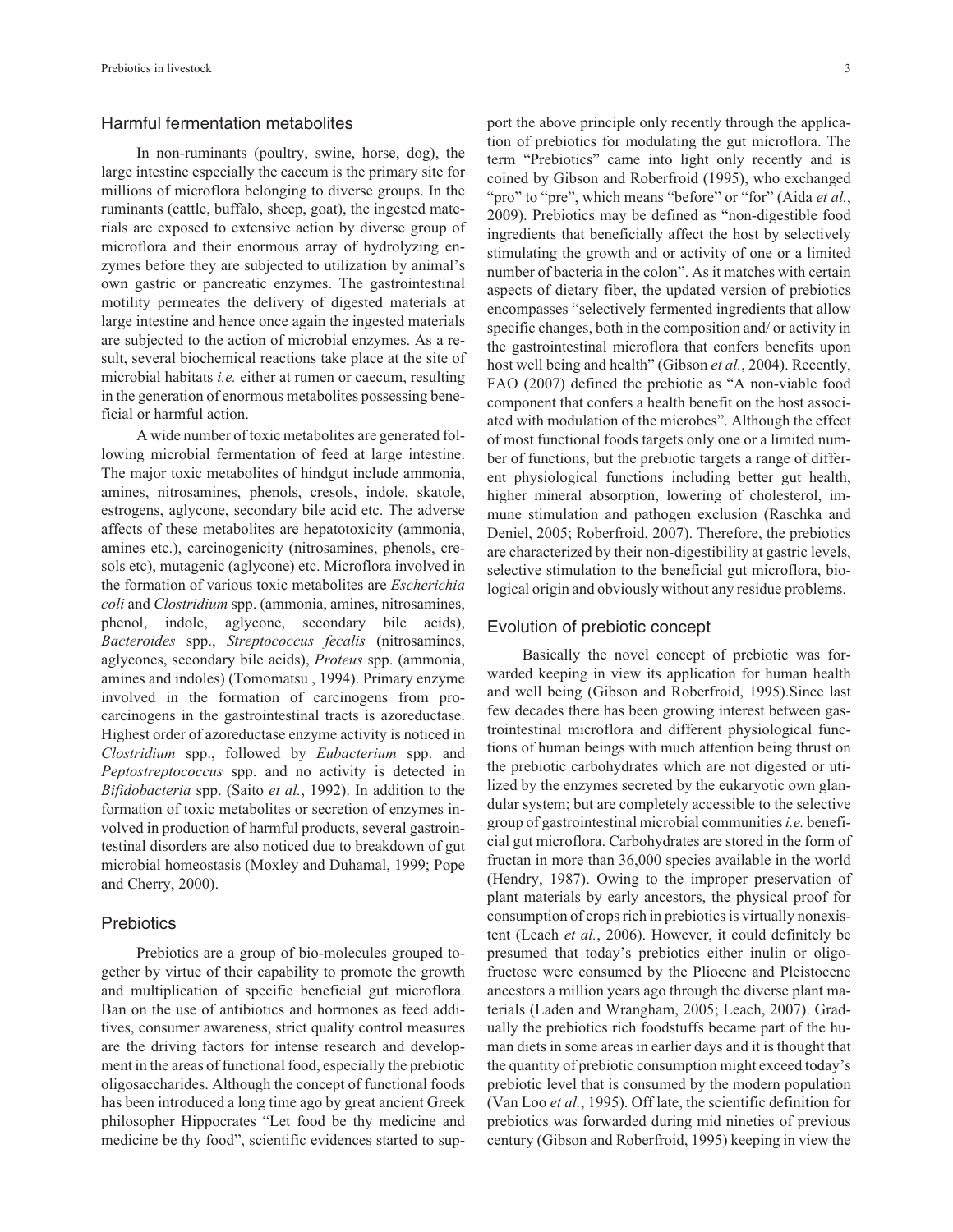significance of utilizing plant derived compounds for augmenting gut health and functionality. Because of immense importance, prebiotic is presently thought to be a forerunner amongst several nutraceuticals for application towards routine maintenance of health as well as for ecological treatment of disorders pertaining to gastrointestinal tract.

## Characteristics of prebiotics

Originally, the concept of prebiotics aroused after keeping in mind the gut ecology of human beings. Therefore, criteria set to qualify a biomolecule as prebiotic may not be the same as it was proposed by earlier researchers. Hence criteria for a compound to become a prebiotic in livestock are as follows (Samanta *et al.*, 2007):

- Indigestibility by animal's own gastric or pancreatic enzymes.
- Selectively utilized by so called beneficial gut microflora (exception several rumen bacteria ferments prebiotics).
- Plant origin or produced by microbial enzymes.
- Non-absorption from the epithelial surface of gastrointestinal tract.
- Protects structural and functional integrity while passing through either acidic or alkaline pH of gastrointestinal tract.
- Exhibit its potentiality even at minute concentration.
- Remains intact while undergoing physical action of digestion process *i.e.* mastication, chewing, mixing with several fluids etc.
- Presence of chemicals bonds that is inaccessible to harmful gut microflora.
- No residue problems in livestock or their products.
- Non-carcinogenic.
- Its fermentation should not lead to generate metabolite of toxic nature.
- Easy to mix with other feed ingredients or micronutrient mixture.

#### Inulin type prebiotics

Despite the fact that the original concept of prebiotic was forwarded after keeping in mind the structure and function of inulin on human gastrointestinal tract but with the passage of time, a number of prebiotic has came into light and are on the way to establish their niche in the competitive market of functional foods (Samanta *et al.*, 2012). Nevertheless inulin occupies top position in the list of prebiotics because of their availability from a wide resources with minimum cost involvement and includes a group of biomolecules viz.; inulin, oligofructose and fructooligosaccharides. Inulin and its different forms are present in a wide variety of plants as natural storage carbohydrates.

It was first discovered as a "peculiar substance" by German scientist Rose in the year 1804 from the hot water extract of roots of plants (*Inula helenium*) belonged to Compositae family. Later on, the term "inulin" was coined by Thomson in 1818. Chemically it is fructan made up of fructose units linked by  $\beta$ - 2, 1 linkage of which terminal sugar is obviously glucose. Inulin is represented by general formula  $GF_n$ , while oligofructose by  $F_m$  and/or  $GF_n$ ; 'G' is glucosyl unit, 'F' is fructosyl unit, 'n' is the number of fructose units linked to terminal glucose units and 'm' is the number of fructose units linked to each other in the carbohydrate chain (Franck, 2000; Niness, 1999). In case of inulin, 'n' is greater than 2 and less than 60. Oligofructose, obtained by partial hydrolysis of inulin can be a mixture of both  $GF_n$  and Fm molecules with DP varying from 2 to 7 or 8 to10 depending on the products' brand (Franck, 2000). Nonetheless only  $GF_n$  type oligofructose could be produced from inulin by enzymatic hydrolysis or by transfructosylation of sucrose molecule in the presence of fructosyl transferase (Sangeetha *et al.*, 2005). First elongation of sucrose with one fructose molecule leads to generation of fructooligosaccharides termed as 1-kestose and further elongation leads to production of 1-nystose and so on (Samanta *et al.*, 2010). The degree of polymerization (DP) refers to the number of repeating units (fructose) present in the prebiotic inulin or oligofructose and depends upon plant source, growing stages, climatic conditions, post harvest processing etc. Inulin may also contain minor amounts of  $F_m$  fructans ( $F_2$ ), although GFn fructans with DP from 2 to 60 are predominant.

Inulin is storage polysaccharides that encompasses all linear fructan (Roberfroid, 2007) and is widely distributed in nature. Spectrum of inulin occurrence is reported in more than 36,000 plant species (Carpita *et al.*, 1989; Van Loo *et al.*, 1995) and the list include roots of chicory (15-20%), burdock (3.5 -4%), salsify (4-11%), yacon (3-19%), murnong (8-13%), bulbs of onion (2-6%), garlic (9-16%), leek (3-10%), camas (12-22%), tubers of Jerusalem artichoke (16-20%), leaves of dandelion (12-15%), artichoke (3-10%) in addition to a number of cereals and fruits. Presently most of the inulin is produced from roots of chicory in which chain length ranges from 2 to 60, with an average degree of polymerization 10. Oligofructose is made by 2 to 8 molecules of fructose units, terminally linked with a glucose moiety. The presence of  $\beta$ -2,1- osidic bonds either inulin or oligofructose make the prebiotic indigestible by mammalian enzymes (Gibson *et al.*, 2004).

# Effect of inulin in livestock

During the last one and a half decades there has been growing interest amongst the diverse field of researchers to ensure multidimensional application of prebiotics for well being of human society. As a result it finds its place for augmenting gut health and functionality, regularization of fecal output in older individuals, sweetener for diabetic patient, ecological treatment of gastrointestinal disorders especially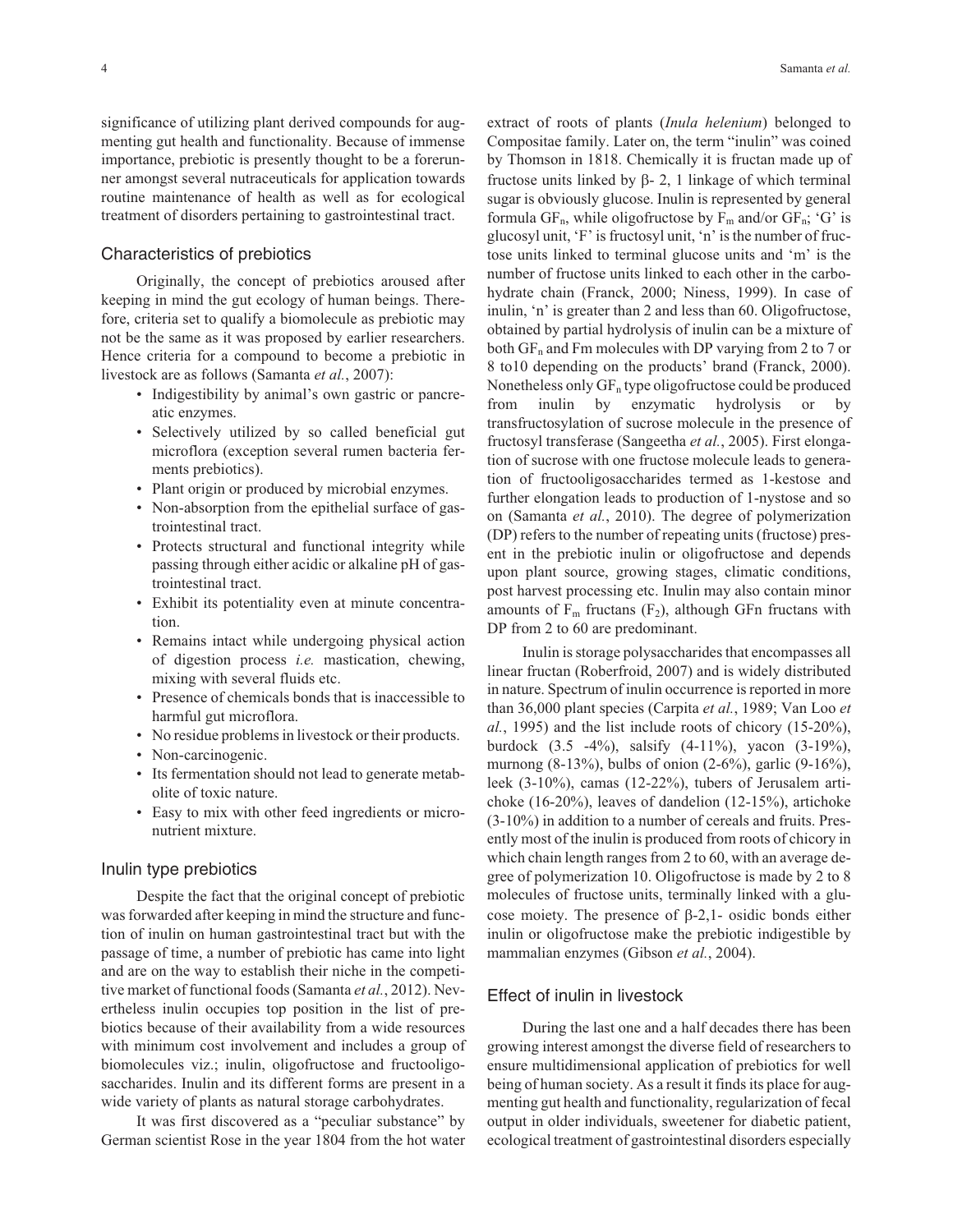inflammatory bowel disease etc. (Gibson *et al.*, 2004; Saito *et al.*, 1992; Van Loo *et al.*, 1995). Although preliminary studies on prebiotic application in the diets of livestock are encouraging, the quantum of data pertaining to livestock are frugal. In the present review efforts have been made to assemble that sporadic information into meaningful directions.

## Swine

Swine experiences many stressors during their entire life, out of which weaning is most important. During this phase often there is breach in the gut microbial homeostasis as a result of changes in gut microflora composition. Presently the European Union has banned the use of antibiotics in feed and some countries are considering banning it as feed supplements. Under such circumstances, prebiotics either derived from plant or synthesized by microbial enzymes offers to occupy the vacuum of antibiotics for improving the productivity of livestock keeping in mind the demerits of antibiotics applications. Newborn piglets consuming oligofructose exhibited higher number  $(1.68 \times 10^{10}$ *vs.*  $4.85x10^9$  CFU/g fecal contents) of Bifidobacteria on  $6^{\text{th}}$ day of consumption (Howard *et al.*, 1995). In an effort to see the potentiality of prebiotic inulin on recovery from induced diarrhoea by cholera enterotoxin at the age of 3<sup>rd</sup> weeks in piglets, the population of lactobacilli was significantly higher in both caecum  $(9.3 \text{ vs. } 7.7 \text{ log}_{10} \text{ CFU per})$ gram) and at colon  $(9.3 \text{ vs. } 8.3 \log_{10} \text{CFU per gram})$  following daily administration of 9.5 g of oligofructose (Oli *et al.*, 1998). At the same time , population of harmful bacteria *i.e.* Enterobacteria was reduced significantly at both caecum  $(6.2 \text{ vs. } 7.4 \log_{10} \text{CFU per gram})$  and colon  $(6.2 \text{ vs. } 8.5 \log_{10} \text{C})$ CFU per gram) in oligofructose piglets as compared to the piglets not receiving the prebiotics. There was significant increase in the population of total anaerobes, Bifidobacteria and lactobacilli with concomitant decrease in the number of Enterococci and Clostridium population following supplementation of prebiotic and probiotic (Nemcova *et al.*, 1999). Contrary to this, some researchers did not find positive influence of prebiotics in animals. Replacing cellulose fraction with oligofructose in the diets of weanling pigs, neither altered the ileal population of total anaerobes nor lactobacilli (Houdijk *et al.*, 1999). A non-significant increase in the population of Bifidobacteria was noticed at the ileal contents of weanling pigs by the same researchers. The pig waste is associated with malodor due to presence of microbial metabolites such as phenols, indoles, sulfides, fatty acids etc (Hobbs *et al.*, 1996). Supplementation of chicory inulin in the diets of pig resulted in significant decrease of ammonia concentration in both caecum and colon (Mul, 1997). Consumption of prebiotics also enhanced both dry matter and organic matter digestibility at ileum (Houdijk , 1999).

For studying the effect of prebiotics on gastrointestinal worms, four month old pigs were challenged with larvae of *Oesophagostomum dentatum* (Petkevicius *et al.*, 1997). The burden of worm was significantly lower in pigs consuming inulin as feed additives; indicating potentiality of prebiotic in prevention of parasitic infection. Weaned piglets consuming regularly oligofructose along with milk replacer could counteract the detrimental effect of challenged *E. coli* and exhibited increased survival rate, higher fecal concentration of Bifidobacteria and lower concentration of fecal *E. coli* (Bunce *et al.*, 1995).

By virtue of prebiotic potentiality, inulin exhibited positive alteration of the gastrointestinal microflora which in turn demonstrated increased performance by livestock. On this aspect attempts were made to elucidate the effect of oligofructose on food intake and live weight gains in weaning pigs even before the introduction of prebiotic concept. No significant effect of either oligofructose or Jerusalem artichoke flour was noticed on feed intake, daily gains, and feed conversion efficiency in pig (Farmworth *et al.*, 1992); as a result of insufficient levels of prebiotics. Later on, further studies revealed reduced dry matter intake, increased daily weight gains and feed conversions efficiency in growing pigs following supplementation of either oligofructose or trans-galactooligosaccharides (Houdijk *et al.*, 1999).

## **Poultry**

Like other animals, poultry also possesses a specialized organ (ceca) at the terminal part of the gastrointestinal tract to offer nutrient rich habitat for the millions of microflora  $(10^{11}$  CFU/g belonging to 200 or more strains) and to avail benefits of synergism from microbial fermentation (Timms, 1968). The microflora of the poultry caecum are broadly categorized into three: dominating, sub-dominating and temporary populations (Barnes, 1979). On the  $1<sup>st</sup>$ day of chick's life, the major caecum microflora includes species of Enterobacetriacae, Enterococcus and Lactobacillus. Bacteriodes and Eubacterium spp. got established after 2nd weeks of chick's age (Van der Wielen *et al.*, 2001).The microflora of the poultry gut is presumed to play multidimensional role including digestion, metabolism, pathogen exclusion, immune stimulation, vitamin synthesis etc. Under *in vitro* culture system, it has been noticed that *Salmonella* serotype could not grow in the presence of oligofructose as sole source of energy, while so called beneficial microflora namely *Lactobacillus lactis*, *Entercoccus faecium* and Pediococcus grow well by virtue of their ability to secrete enzymes competent to break down the osidic bonds present prebiotics (Oyarzabal and Conner, 1995). Therefore, it is noteworthy to incorporate inulin as prebiotic for overcoming *Salmonella* in chickens. Inclusions of oligofructose in the diets of chicks enabled substantially reduction in Salmonella colonization at the gastrointestinal tract (Bailey *et al.*, 1991; Fukata *et al.*, 1999).

Supplementation of inulin as prebiotics in the diet of layers and broiler birds improved growth performance (Verdonk and Van Leeuwen, 2004; Yusrizai and Chen,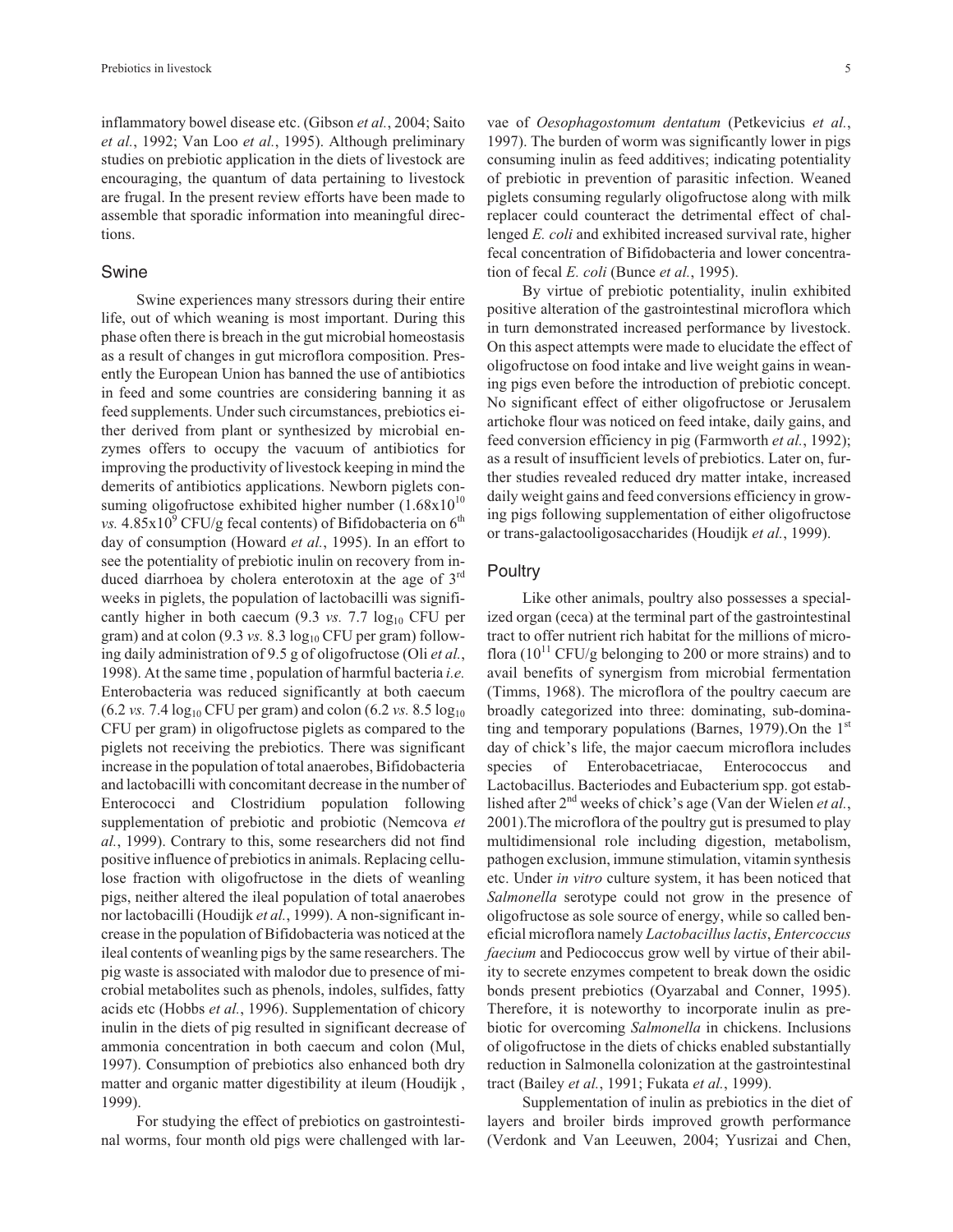2003). Contradictorily, some of the research endeavor was unable to get a positive response on growth performance following inulin supplementation in birds (Biggs *et al.*, 2007; Ortiz *et al.*, 2009). The variability in the effectiveness of inulin may be ascribed to several factors namely level of inclusion, type of diet, animal individuality, degree of hygiene etc (Verdonk *et al.*, 2005). The dietary inclusion of graded levels of inulin had no significant effect on the relative weight and relative length of the duodenum, jejunum, ileum and caecum of birds (Ortiz *et al.*, 2009; Yusrizai and Chen, 2003). The inability of inulin to influence effectively the gross intestinal morphology might be a result of its high water solubility and its minimal capacity to increase the viscosity of the digesta (Schneeman, 1999).

Supplementation of broiler diets with prebiotic inulin showed no effect on the weight and measurement of tibia but linearly improved the relative apparent retention of Ca, Zn and Cu (Ortiz *et al.*, 2009). It increased the ash contents and Ca contents of tibia in broilers receiving inulin and established role of prebiotics on improvement of mineral utilization and bone mineralization (Figure 2). Inulin, being a prebiotic, is not digested by the birds own gastric or pancreatic enzymes but utilized by the specific group of microflora namely Bifidobacteria and Lactobacilli at the large intestine for production of various short chain fatty acids and lactic acids (Samanta *et al.*, 2012). The production of fatty acids at large intestine leads to lowering of luminal pH. Acidic pH is found to increase mineral solubility and facilitates higher mineral absorption (Levrat *et al.*, 1991; Lopez *et al.*, 2000). In this respect butyrate is more effective than acetate for ensuring higher Ca absorption.



**Figure 2** - Schematic diagram on effect of prebiotic consumption in non-ruminants.

Dog

Intake of oligofructose at a concentration of 1% of diet (w/w) for a period of around 50 days significantly reduced the population of total gut aerobes, facultative aerobes in duodenal fluid and mucosa of German shepherd dogs suffering from intestinal bacterial overgrowth (Williard *et al.*, 1994). It is presumed that supplemental oligofructose are preferentially fermented and utilized by Enterobacteria and Eubacteria strains which in turn prevent adhesion and survival of pathogenic bacteria in the colon of Beagles (Kearns *et al.*, 1998). While incorporating graded levels of oligofructose in the diets of female hounds, there is significant decrease in the fecal concentration of *Clostridium perfringens* and increased concentrations of total aerobes and population of Bifidobacteria (Flickinger *et al.*, 2002). *In vitro* fermentation of oligofructose in the presence of microflora of dog fecal matter leads to rapid production of short chain fatty acids including acetate, butyrate and propionate (Sunvold *et al.*, 1995). Short chain fatty acids are supposed to possess trophic effect on the colonic epithelium (Flickinger, *et al.*, 2003). Dogs consuming oligofructose had longer and heavier small intestine with greater available surface areas for absorption (Buddington *et al.*, 1999). Fecal concentration of ammonia, putrescine, cadaverine, total phenols are found to be reduced following supplementation of oligofructose (Flickinger *et al.*, 2002). These are the metabolites usually produced by the harmful bacteria inhabited at the gastrointestinal tract and supposed to be responsible for bad odor of feces or other detrimental consequences.

Consumption of inulin at a concentration of 7% of diet (w/w) exhibited no effect on apparent dry matter digestibility in dogs but digestibility of organic matter, crude protein, fat were lowered as compared to the control (Diez *et al.*, 1998a). Contrary to the above, no difference in apparent dry matter, organic matter, crude protein or fat digestibility was observed following supplementation of various levels of oligofructose to the healthy dogs (Flickinger *et al.*, 2002). Plasma cholesterol concentration of dogs reduced significantly following regular consumption of oligofructose for a period of 6 weeks (Diez *et al.*, 1998b).

## Rabbit

In case of rabbit, caecum is the primary site of fermentation which is carried out by several anaerobic genera (Flickinger *et al.*, 2003). To have higher performances from rabbit, its diets are devised to be rich in protein and starch but low in fiber. Therefore, it seems the diet of rabbit should be enriched with sufficient quantities of fermentable carbohydrates (prebiotic) to maintain the homeostasis of gut microflora *vis a vis* its functionality. Thus oligofructose is routinely added at the levels of 1 to 3 g/kg in European feeds in order to improve gut health and reduce mortality (Mul, 1997; Mul and Perry 1994). Fewer rabbits exhibited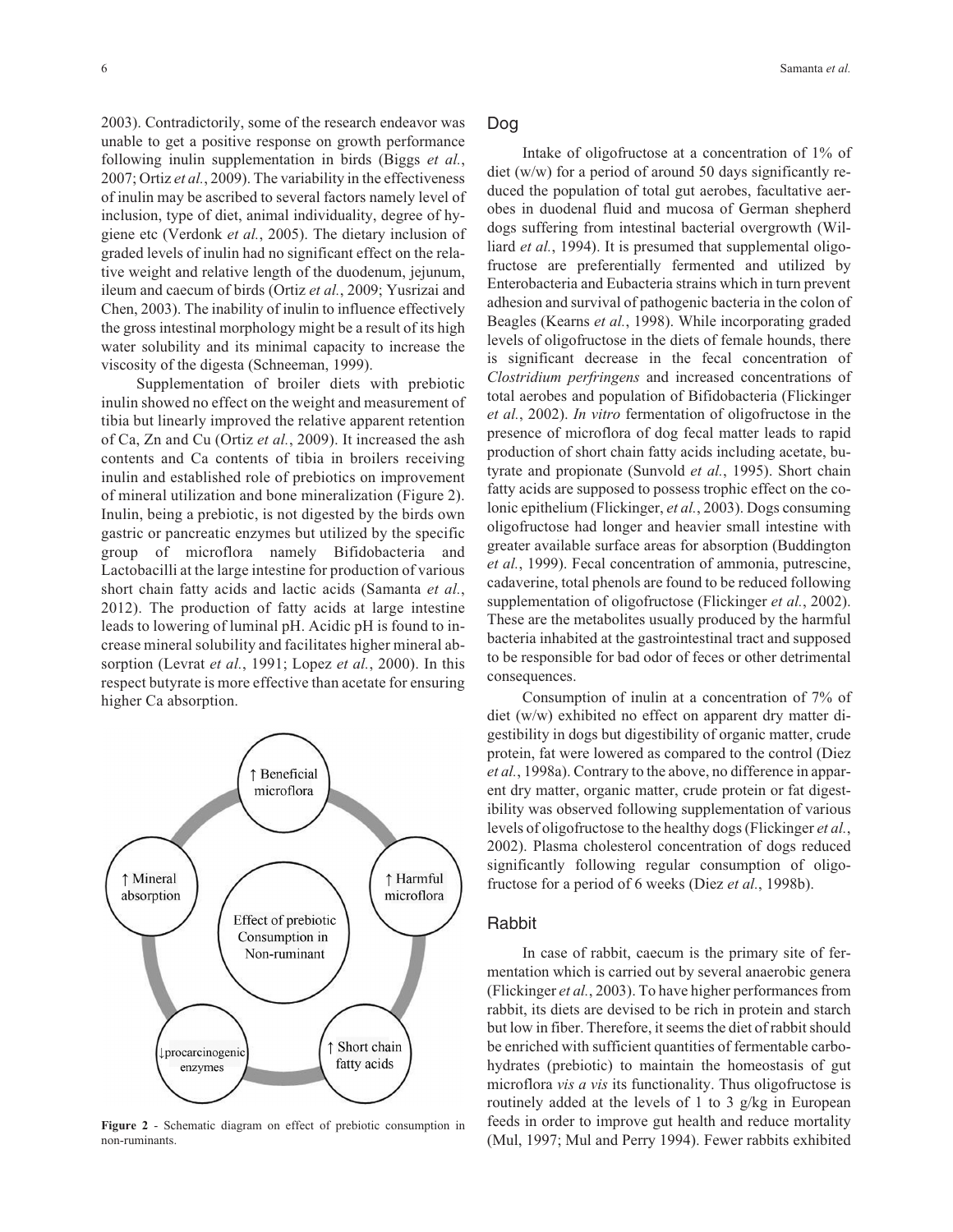clinical symptoms of enteritis during *E. coli* induced diarrhoea following consumption of oligofructose unlike control animals (Morisse *et al.*, 1993). Moreover rabbits consuming prebiotic oligosaccharides have higher body weights with higher average daily gains. Lower level of oligofructose in the diet of rabbits is capable of reducing the gastrointestinal pH as a result of production of short chain fatty acids from fermentation of prebiotics.

## Ruminant livestock

The foregut and hindgut houses millions of diverse groups of microflora namely bacteria, fungi, yeasts, phage particles, archaea etc with the exception that protozoa are supposed to be present only at foregut and absent at hindgut. Prebiotics are fermented by number of rumen bacteria for its utilization as source of energy (Cota and Whitefield 1998; Samanta *et al.*, 2012). The encouraging results of prebiotics on human health especially the gut microbial ecology have prompted ruminant researchers to explore its potentiality on different livestock species like cattle, buffalo, sheep etc. Ruminants are exposed to different kind of stress on different occasions like weaning, transportation, which adversely affect the health of the livestock, resulting in diarrhoea, off fed, depression of growth, impaired intestinal morphology etc (Fraser *et al.*, 1998; Nabuurs, 1998). Under such situations, ecological treatment through prebiotic may be potential alternatives to overcome the gut associated problems of livestock.

Presently frugal information is available on the effects of prebiotic in ruminant animals. All the rumen hemicellulolytic bacteria are capable to utilize xylooligosaccharides as growth substrate (Cota and Whitefield, 1998). These are *Butyrovibrio fibrisolvens*, *Eubacterium ruminantium*, *Ruminococcus albus* etc. The rumen pH remained unchanged (6.7), when prebiotic is given to Holstein cows maintained on orchard grass silage or alfalfa silage (Santoso *et al.*, 2003). In ruminant species, the above pH (6.6 to 6.8) is ideal for growth and multiplication of useful plant biomolecules degrading bacteria (Samanta *et al.*, 2003). Some of the researchers did not notice any significant changes of rumen pH in steers supplemented with prebiotics; however, they recorded significantly higher oxidation reduction potential (Mwenya *et al.*, 2004). The rumen ammonia nitrogen concentration was slightly lower in prebiotics supplemented Holstein cows and steers (Figure 3), which might be due to the utilization of ammonia for microbial protein synthesis in the rumen (Mwenya *et al.*, 2005; Santoso *et al.*, 2003). Lower rumen ammonia nitrogen concentration in sheep was also observed as a result of prebiotic administration, which may be due to the suppression of ammonia producing bacteria (Mwenya *et al.*, 2004). Dry matter intake, nutrient digestibility is as such not affected by prebiotic supplementation but showed higher nitrogen retention owing to increased microbial protein synthesis in rumen (Santoso



**Figure 3** - Schematic diagram on effect of prebiotic consumption in ruminant.

*et al.*, 2003). Inclusion of inulin in the milk replacer of pre-ruminant calves leads to significantly higher live weight gains, better feces consistency (Kaufhold *et al.*, 2000; Verdonk and Van Leeuwen, 2004). It is postulated that increase in body weight might be ascribed due to increased fermentation at the small intestine followed by increased flow of microbial nitrogen at large intestine, stable microflora composition at rumen, small and large intestine of calves (Verdonk *et al.*, 1998).

The fermentation of inulin is faster at pH 6.0 than at neutral pH by rumen inoculums obtained from sheep maintained on sole forage diets (Flickinger *et al.*, 2003). The diet of calves supplemented with oligofructose resulted in decreased population of fecal *E. coli* and total anaerobic microflora while Bifidobacteria population exhibited increasing trends (Bunce *et al.*, 1995a). This might be attributed by beneficial effects brought out through the consumption of prebiotics followed by their fermentation at hindgut of calves. Incorporation of oligofructose in the milk replacer of calves resulted in improved body weight gains, feed conversion efficiency with reduction in the incidence of diarrhoea and firmer feces (Mul, 1997). Incorporation of fructooligosaccharides at a concentration of 0.5% to 1% of total mixed ration (w/w) significantly improved the organic matter and dry matter digestibility of total mixed ration by virtue of modulation of rumen metabolic profile (Samanta *et al.*, 2012).

#### Mechanism of action of prebiotics

While forwarding the concept of prebiotic, Gibson and Roberfroid (1995) put the conditions for notifying a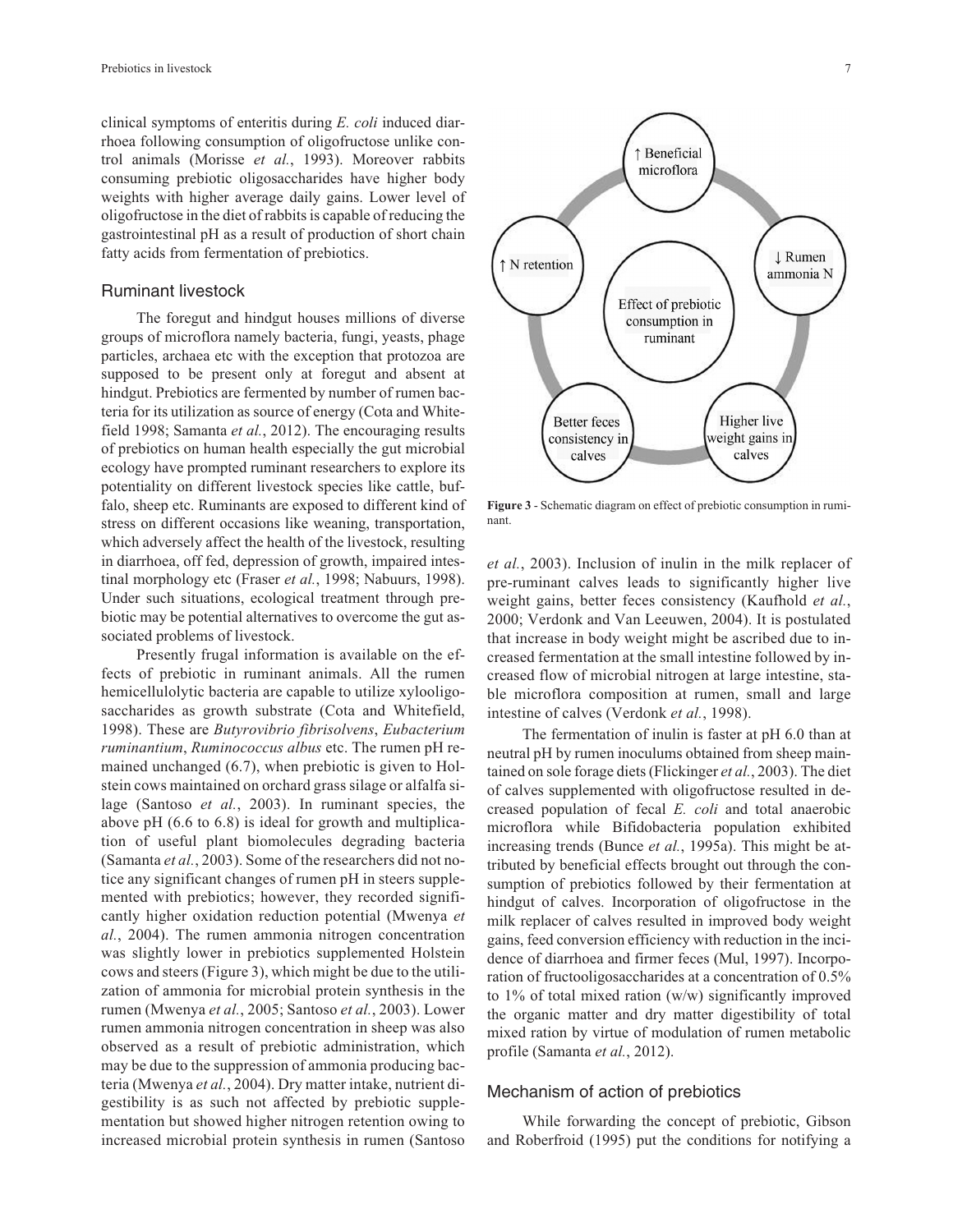compound as a prebiotic; it must be indigestible by gastrointestinal enzymes but categorically utilized by selective group of gut beneficial microflora. Unlike other functional foods, prebiotics exhibit multi-dimensional activities beginning from modulation of gut microflora to mineral absorption, pathogen exclusion etc (Roberfroid, 2002; Rycroft *et al.*, 2001; Samanta *et al.*, 2010). Therefore, to bring out its positive influence on the livestock system, the channel of activities is supposed to be widely distributed amongst several systems including gastrointestinal, immune regulatory, skeletal organs etc. From the literature it is evidenced that prebiotics are getting its niche for routine consumption for gut health as well as management of gastrointestinal disorders. Obviously most of the studies towards unfolding the mechanism of prebiotic actions are carried out in laboratory animals *i.e.* mice or rats with subsequent support through investigating under *in vitro* or human volunteers. Under such circumstances mechanism of prebiotic function are discussed under the following aspects.

#### Trophic effect

To elucidate the trophic action of oligofructose, piglets were raised with a diet ensuring regular consumption of 1.4 g oligofructose (Howard *et al.*, 1995). There was significant increase of caecum mucosal cell density (40.4 *vs.* 44.7cells/crypt) along with significantly higher number of labeled cells (8.2 *vs.* 9.6 cells/crypt). Proximal colonic mucosal crypt depth, labeled cells, proliferation zone, labeling index were exhibited to increase as a result of oligofructose supplementation as compared to control piglets. Similarly, at the distal colon, intake of oligofructose permeate to have increased mucosal crypt depth, cell density, labeling index, number of labeled cells and proliferation zone. It seems consumption of prebiotic oligofructose enhances indices of epithelial cell proliferation throughout the full length of large intestine in piglets (Flickinger *et al.*, 2003). The direct trophic effect on colonic mucosa was later on substantiated on rat model by supplementing its diet with chicory inulin and oligofructose or pectin (Poldbeltsev *et al.*, 2006). There was increase in number of epithelial cells and its secretion capacities, length and width of colonic crypts followed by increased areas of nutrient absorption including micronutrients and minerals. Further studies in rat caecum and colonic mucosa noticed that 2.2 times increase in macroscopic areas, 2.4 times increase in tissue wall weight following intake of prebiotic containing FOS and inulin (Raschka and Deniel 2005). Significant increase in crypt depth  $(p < 0.001)$  and goblet cell numbers  $(p < 0.001)$  at caecum epithelium were recorded in male Sprawley Dawley rats while administering prebiotics (Mineo *et al.*, 2006). Studies on supplementation of yacon flour in the diet of male wistar rats showed increased number of bifurcating crypts for enlargement of absorbing surface in the large intestine of the animals (Lobo *et al.*, 2007). This might be resulted from elevated epithelial cell proliferation and crypt fission (Mandir *et al.*, 2008).

By virtue of hydrolysis and utilization of prebiotic at lower gut of animals, a variable quantities of short chain fatty acids (acetate, butyrate and propionate) along with acid lactic are produced and subsequently reduces the lumen pH. Amongst those fatty acids, butyric acid is reported to possess strong trophic actions for stimulation of mucosal proliferation (Blottiere *et al.*, 2003). On the other hand lactic acid could stimulate mitosis in the rat caecum epithelium (Ichikawa and Sakata 1997). Above theory of trophic functions are further confirmed when germfree animals failed to exhibit trophic effects at large intestine following consumption of prebiotics; substantiating the microbial generation of fatty acids from prebiotics are utmost to demonstrate the above functionality. The permeability of paracellular pathway is dependent on tight junctions that linked between adjacent epithelial cells and large multi-protein complex (Steed and Macfarlane 2009). Application of non-digestible oligosaccharides in the caco-2 intestinal cell line model, there was rapid increase in paracellular ion transport because prebiotics may increase the permeability of paracellular pathways.

## **Mucus**

The goblet cells present at the gut epithelial lining secretes cysteine rich glycoprotein (high molecular weight), known as mucus. The major function of the mucus is to form a slimy layer along the entire mucosal surface and often considered as first line of defense of the intestine. Although thickness of mucus varies along the length of the gastrointestinal tract, it is thickest at the distal part of the intestine. In spite of being a rich source of nitrogen and energy, very few gastrointestinal microfloras is capable to secrete necessary enzymes for the degradation of mucus. The bacterial flora plays a significant role in the distribution of different types of mucus. In the small intestine, concentration of neutral and sulphomucin is higher, whereas sialomucin is lower. Conversely, concentration of sialomucin is higher in the caecum and colonic mucosa, whereas concentration of sulphated mucin is decreased significantly in caecum and colonic mucosa (Meslin *et al.*, 1999). Administration of prebiotics caused thickening of mucus layer as well as increased secretion of goblet cells (Steed and Macfarlane, 2009).

#### Hydrolysis of phytic acid

Phosphorus is present in plants either in phytate or phytic acid form. Usually phytate or phytic acid of plant are subject to microbial degradation for further release of phosphorus in the reticulo-rumen of ruminant species unlike mono-gastric livestock. In the latter animals, phytate binds with minerals like Zn, Ca and Fe for making these unavailable for absorption. Similarly, phytic acid is also capable of reducing Fe absorption as well as its availability at gastroin-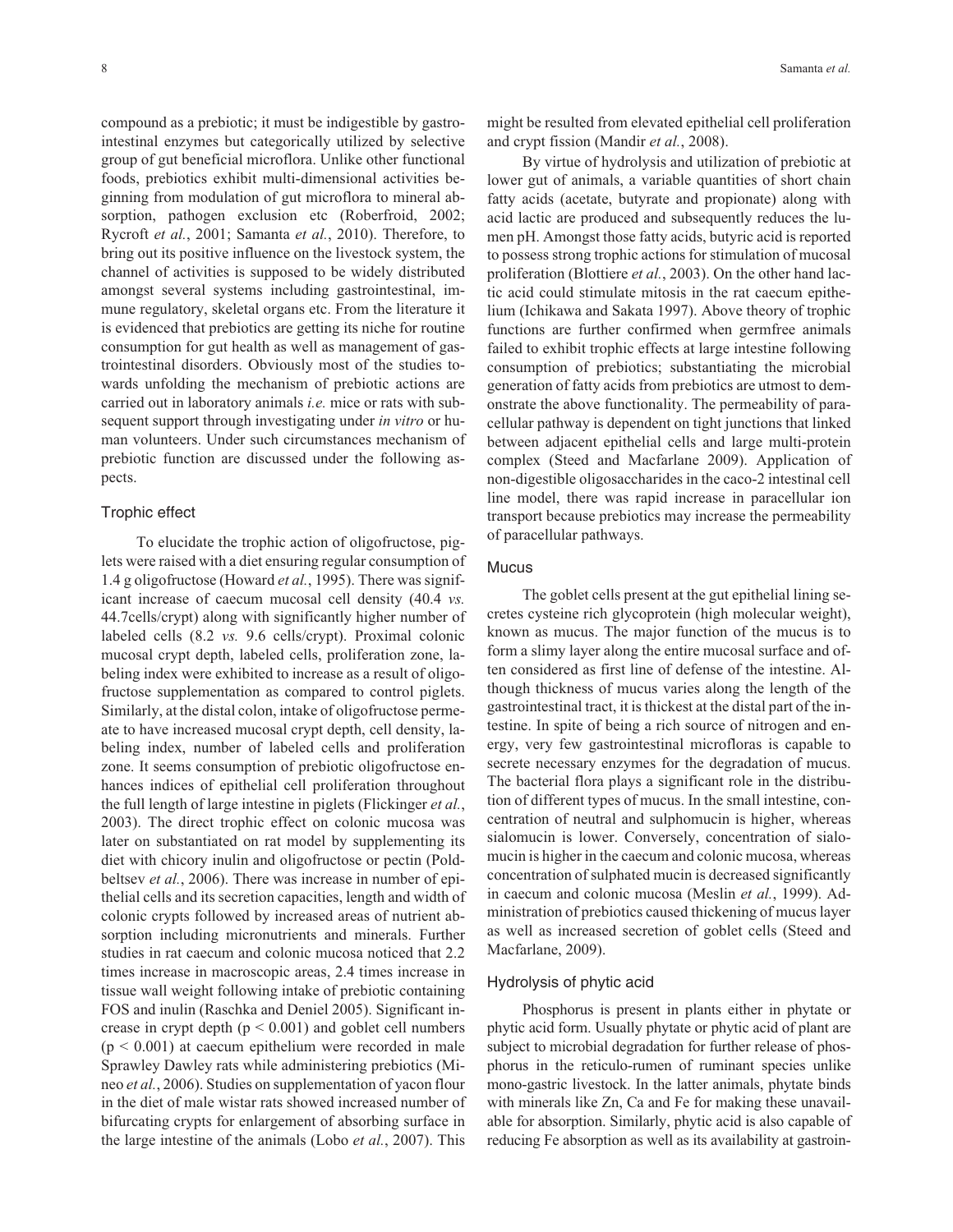testinal tract. Consumption of prebiotics is reported to show stimulatory effects on iron absorption by increasing soluble fractions of iron at large intestine. Addition of fructooligosaccharides restores zinc absorption by enhancing zinc bioavailability in human and rats. Supplementation of prebiotic in the diet of rats substantially reduces the phytate concentration of feces as it is hydrolyzed in greater concentration through increased and altered gut microflora. Short chain fatty acids produced by gut microflora forms soluble ligands with cation and prevents the formation of insoluble mineral phytate complex (Steed and Macfarlane, 2009).

#### Modulation of gut microflora

By virtue of its definition, prebiotics consumption leads to modulation of gut microflora composition towards higher growth and multiplication of beneficial category namely Bifidobacteria and Lactobacilli (Gibson *et al.*, 2004; Samanta *et al.*, 2011). These bacteria are often considered as friendly bacteria as they are capable of fermenting nondigestible carbohydrates, reduces gut pH, produces short chain fatty acids, help in competitive exclusion of pathogens, stimulates immunoglobulin production etc. Prebiotics are being fermented at large intestine into short chain fatty acids like acetate and butyrate; energy source for the host. Although Bifidobacteria is not able to produce butyrate through its fermentative metabolism but it stimulates other butyrate producing bacteria like Eubacteria, inhabited at the gastrointestinal tract (Belenguer *et al.*, 2006). The short chain fatty acids have multidimensional role including growth and cellular differentiation, colonic epithelial cell transport, lipid metabolism, carbohydrate metabolism etc. On the other hand, prebiotics are able to reduce the population of harmful gut microflora namely Clostridium, Bacteroides, Enterococcus, Enterobactericea etc. Obviously concentration of toxic metabolites (ammonia, indoles, phenols, thiols, etc.) generated through action of those harmful bacteria are substantially reduced following consumption of prebiotics. Some of these toxic metabolites are also carcinogenic. Therefore prebiotic consumption reduces population of harmful bacteria in the gastrointestinal tract followed by reduced production of toxic microbial metabolites *vis a vis* reduced incidence of colorectal cancer. As each strain of beneficial gut microflora has specificity on substrate utilization, all the prebiotics do not equally stimulate the growth and multiplication of complete set of beneficial gut microflora. Prebiotic potentiality depends upon several factors namely degree of polymerization, composition, availability of other carbohydrates, quantity of consumption and so on. Consumption of inulin and fructooligosaccharides increased mucosal population of Bifidobacteria and Eubacteria (Langlands *et al.*, 2004). Similarly, under *in vitro* system, fructooligosaccharides derived from chicory roots were found to increase significant growth of *Lactobacillus plantarum* and *Enteroccus faecelis* (Samanta *et al.*, 2012). Recently, it has come to notice that prebiotics are also de-

graded by other gut commensal microflora such as *Faecalibacterium prausnitzii* and the end product of fermentation is butyrate (Ramirez-Farias *et al.*, 2009).

#### Immune modulation

By modulating the composition and functionality of microflora, dietary inclusion of prebiotics modulates the immune system and host defense system in addition to its potentiality to exclude the gut pathogens through competitive exclusion (Lomax and Calder, 2008). Mode of this action is still not clear and it is doubtful whether it is direct or indirect effect aroused from stimulation of immunemodulating microflora or production of short chain fatty acids. Short chain fatty acids stimulate the goblet cells for increasing secretion of mucin and decreasing translocation by binding to specific receptors like G-protein coupled receptor 41 (Gpr41) of immune cells located at the gut lymphoid associated tissue (GALT) (Brown *et al.*, 2003). Besides, there has been increased mucosal immunoglobulin production and altered cytokine formation in the spleen and intestinal mucosa (Schley and Field, 2002).

#### Lipid metabolism

Consumption of prebiotics is reported to lower the concentration of both cholesterol and triglycerides; indicating a greater significance for their lipidemia and cardiovascular benefits in both animals and human (Jackson *et al.*, 1987, 1999). Oligofructose supplementation in rats resulted in significant reduction of serum phospholipids and triglycerols especially very low density lipoprotein (VLDL). This is mediated through the reduced activities of hepatic lipogenic enzymes namely FAS, malic enzymes, ATP citrate lyase, acetyl-coA carboxylase, glucose -6 -phosphate 1-dehydrogenase, fatty acid synthase mRNA (Fiordaliso *et al.*, 1995; Kok *et al.*, 1996). It is suggested that prebiotics may modify gene expression of lipogenic enzymes. In rat maintained on high fat diet, prebiotics regulates the plasma free cholesterol levels; implicating its extra-hepatic regulation of lipid metabolism. It seems that prebiotic effect might link with insulin, which potentiates the gene expression effects. Consumption of prebiotics resulted in short chain fatty acids (acetate, propionate, butyrate etc.) production at gut lumen followed by their increased concentration. Propionate is found to inhibit synthesis of fatty acids *in vivo*. Butyrate is the preferable source of energy for enterocyte of gut epithelium. Following absorption of acetate, it enters into the hepatocyte for taking part in lipogenesis. Propionate competes with the protein that regulates acetate entry into the hepatocyte cells. Therefore prebiotic regulates the acetate and propionate ratio in the cells and exhibits its control over lipid metabolism.

#### Mineral metabolism

Prebiotic shows its positive influence on livestock by increasing absorption of Ca, Mg, Fe, Zn at gastrointestinal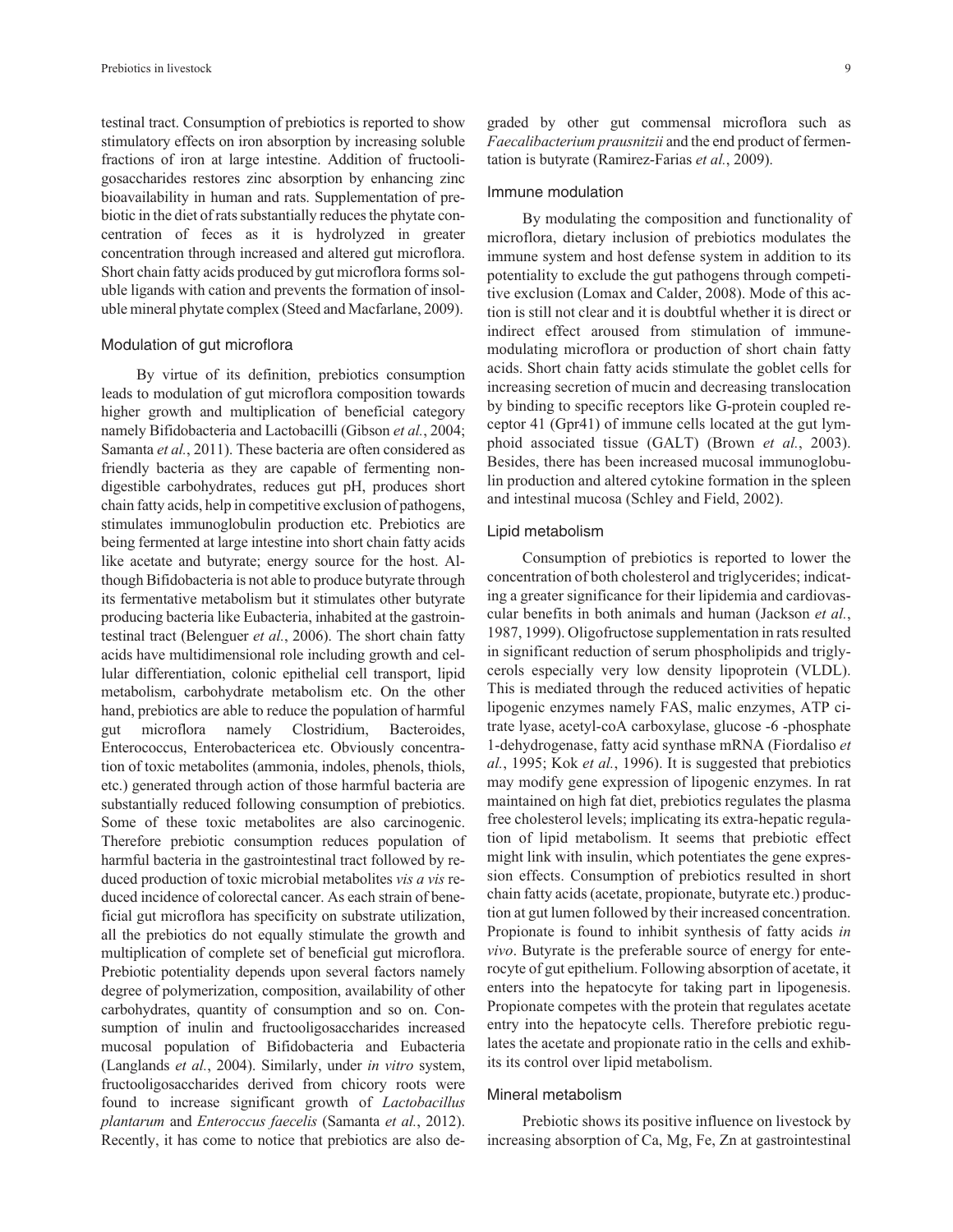tract and bone mineralization. Both in broilers and layers, inulin is found to exhibit positive effect on mineral balance especially Ca, P, Zn (Swiatkiewicz *et al.*, 2010; Ortiz *et al.*, 2009). Solubility of Ca is higher in acidic pH (Dupuis *et al.*, 1978). Production of short chain fatty acids by beneficial gut microflora from degradation of prebiotics reduces the luminal pH at lower part of large intestine and this might be the reason for higher Ca retention following prebiotic supplementation in broilers. Acidic pH brought out by fermentation of prebiotic at lower part of large intestine leads to increased solubility of Ca as well as increased gradient across the epithelium; which further promotes passive uptake of the element. However, some school of thought believed in divalent ion transport mechanism for prebiotic induced higher Ca retention (Raschka and Deniel, 2005). Addition of short chain fatty acids at rat mucosal epithelium increases the permeability and decrease the electrical resistance. Therefore, it is hypothesized that prebiotic interact with tight epithelial junctions and increase the permeability for minerals entry. The mechanism of the beneficial influence of inulin on mineral utilization is complex and might happened as a result of increased solubility of minerals owing to the increased production of short chain fatty acids from degradation of inulin. Additionally higher mineral absorption is attributed also by alteration of intestinal mucosa, increased absorption surface areas by means of beneficial effects of bacterial fermentation products on the proliferation of enterocytes, increased expression of calcium binding proteins, release of bone modulating factors, degradation of phytates and overall improvement of gut health (Swiatkiewicz *et al.*, 2010).

Another hypothesis for higher mineral absorption considers that colonic uptake of Ca take place along with uptake of short chain fatty acids. Moreover, prebiotic fermentation regulates the gene expression of proteins that are linked to sequestration and mucosal ion binding. It is noteworthy to say that chain length or type of branching of prebiotic fructan did not influence the degree of increased mineral absorption. Lactate pool of gut in combination with lumen pH significantly affects the absorption of Mg. Other school of thought endorsed the role of short chain fatty acids for increased Mg absorption through activation of  $Mg^{2+}/2H^+$  antiport. Among the various short chain fatty acids, butyrate is the potent stimulant for the magnesium flux from the mucosal to serosal direction (Kashimura *et al.*, 1996).

#### Anti-carcinogenesis

The typical lifespan of livestock and birds does not offer enough scope for the development of colon cancer. However, in some instances other forms of tumor are often noticed in domestic animals. Research findings on gut ecology revealed production of several mutagenic products from the microbial fermentation of plant biomolecules in the gastrointestinal tract in addition to secretion of enzymes

responsible for conversion of pro-carcinogens to carcinogens. A few of the gut microbial metabolites possessing carcinogenic properties are nitrosamine, phenols, cresols, indole, skatole, estrogens, secondary bile acids, aglycones etc (Bingham, 1988; Flickinger *et al.*, 2003). Gut microflora actively participate in the formation of those carcinogenic metabolites are *E. coli*, Clostridium spp., Bacteroides spp., *Streptococcus fecalis*, Proteus spp. (Tomomatsu, 1994). The administration of prebiotics in the diet of animals modulate the gut microflora towards higher population of Bifidobacteria as well as lactobacilli, which in turn reduces the population of those harmful bacteria as well as creates a microenvironment unsuitable for growth and multiplication of harmful bacteria.

# **Conclusion**

For several decades, antibiotics and chemotherapeutic agents in prophylactic dose were used in livestock feed to improve the productivity and to ensure higher economic returns. Following a ban over the application of antibiotics in the diet of livestock coupled with growing concerns of residues, livestock managers are now looking towards ecological feed additives. The application of prebiotics in the diets of livestock is a relatively recent endeavor and many issues are still unresolved even though the available data are promising. At the same time increasing consumer awareness for health and nutritional issues makes the emerging market for prebiotics very promising. However, till date the product cost of prebiotics is very high and beyond the reach of common livestock farmers. At the same time, there is urgent need of scientific research to establish the efficacy of prebiotics in routine diets of livestock and to develop cost effective processes for prebiotic production at industrial scale.

The gut of newly born livestock or newly hatched chick is sterile and colonization with diverse groups of microflora takes place following contact between newborn and its environment, mode of delivery/ hatching conditions, hygiene levels, medication, type of feeding etc. It has often been commented that more than 90% of the total cells of healthy individual belongs to bacterial cells, largely present in the gastrointestinal tract. In terms of perspectives, the future research on prebiotics as functional food ingredients relies on the following: (i) development of process for cost effective production of prebiotics, (ii) unraveling the mechanism of action and (iii) generation of scientific evidences for elucidating the prebiotic potentiality on animal systems especially the production quality and quantity. Prebiotics might be the prime choice from the basket of functional foods as it exhibits its significance through multifarious means. Future research should substantiate prebiotic effect on microflora with application of advanced techniques like next generation sequencing (NGS). Additionally future research of prebiotic application in livestock should consider immunological aspects,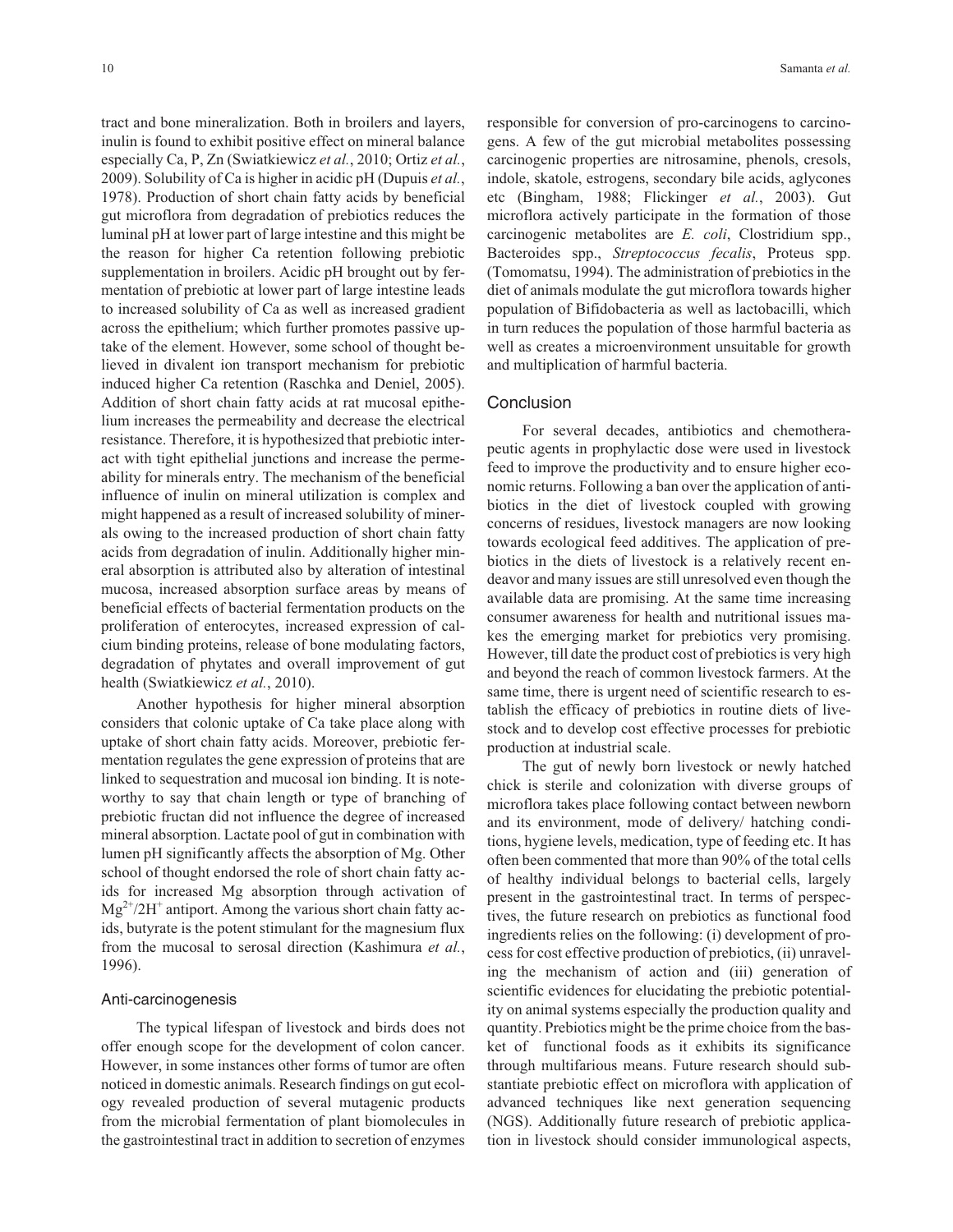livestock product quality, changes at gut epithelial tissues, therapeutic aspects with more emphasis on common gastrointestinal disorders.

#### Acknowledgement

The authors acknowledge the financial support (BT/PR10518/AAQ/01/361/2008) received from Department of Biotechnology, Ministry of Science and Technology, Government of India. The authors express their gratitude to Dr. K.T. Sampath, Director for his constant encouragement and whole hearted support for undertaking the preparation of manuscript.

## **References**

- Aida FMNA, Shuhaimi M, Yazid M, Maaruf AG (2009) Mushroom as potential source of prebiotic: A review. Trends Food Sci Technol 20:567-575.
- Bailey JS, Blankenship IC, Cox NA (1991) Effect of fructooligosaccharides on salmonella colonization of the chicken intestine. Poultry Sci 70:68(suppl.):167.
- Barnes EM (1979) The nutritional significance of dietary fiber analysis. Anim Feed Sci Technol 90:3-20.
- Belenguer A, Duncan SH, Calder AG, Holtrop G, Louis P, Loblet GE, Flint HJ (2006) Two routes of metabolic cross feeding between *Bifidobacteria adolescentis* and butyrate producing anaerobes from the gut. Appl Environ Microbiol 72:3593- 3599.
- Biggs P, Parsons CM, Fahey CC (2007) The effects of several oligosaccharides on growth performance, nutrient digestibility and cecal microbial populations in young chicks. Poultry Sci 86:232-242.
- Bingham SA (1988) Meat, starch and non-starch polysaccharides and large bowel cancer. Am J Clin Nutr 44:21-27.
- Blottiere HM, Buecher B, Galmcihe JP, Cherbut C (2003) Molecular analysis of the effect of short chain fatty acids on intestinal cell proliferation. Proc Nutr Soc 62:101-106.
- Brown AJ, Goldsworthy SM, Barnes AA, Eilert MM, Tcheang I, Daniels D, Muir AI, Wigglesworth MJ, Kinghorn I, Fraser NJ, Pike NB, Strum JC, Steplewiski KM, Murdock PR, Holder JC, Marshall FH, Szekeres PG, Wilson S, Ignar DM, Foord SM, Wise A, Dowell SJ (2003) The orphan G protein - coupled receptors GPR41 and GPR 43 are activated by propionate and other short chain carbosylic acids. J Biol Chem 278:11312-11319.
- Buddington RK, Buddington KK, Sunvold GD (1999) Influence of fermentable fiber on small intestinal dimensions and transport of glucose and proline in dogs. Am J Vet Res 60:354-358.
- Bunce TJ, Howard MD, Kerley MS, Allee GI, Pace LW (1995) Protective effect of fructooligosaccharides (FOS) in prevention of mortality and morbidity from infectious *E. coli* K88. J Anim Sci 73 (Suppl 1):69.
- Bunce TJ, Howard MD, Kerley MS, Allece GI (1995a) Feeding fructooligosaccharides to calves increased Bifidobacterium and decreased *Escherichia coli*. J Anim Sci 73(suppl):281.
- Carpita NC, Kanabus J, Housley TL (1989) Linkage structure of fructans and fructan oligomers from *Triticum aestivum* and *Festuca arundinacea* leaves. J Plant Physiol 134:162-168.
- Cota MA, Whitefield TR (1998) Xylooligosaccharides utilization by ruminal anaerobic bacterium *Selemonas ruminantium*. Curr Microbiol 36:183-189.
- Diez M, Hornick JL, Baldwin P, Van Eenaeme C, Istasse I (1998a) The influence of sugar beet fibre, guar gum, and inulin on nutrient digestibility, water consumption and plasma metabolites in healthy beagle dogs. Res Vet Sci 64:91- 96.
- Diez M, Hornick JL, Baldwin P, Van Eenaeme C, Istasse I (1998b) Etude des fibres alimentaires chez le chien: Presentation des resultants decssais experimentaux. Ann Med Vet 142:185-201.
- Dupuis Y, Digaud A, Fournier P (1978) The relations between intestinal alkaline phosphatase and carbohydrates with regard to calcium absorption. Arch Int Physiol Biochem 86:543- 556.
- FAO (2007) FAO technical meeting on prebiotics, available at http://www.fao.org/ag/agn/files/prebiotics\_tech\_meeting\_report.pdf.
- Farmworth ER, Modler HW, Jones JD, Cave N, Yamazaki H, Rao AV (1992) Feeding Jerusalem artichoke flour rich in fructooligosaccharides to weanlings pigs. Can J Anim Sci 72:977-980.
- Fiordaliso M, Kok N, Desager JP, Goethals F, Deboyser D, Roberfroid M, Delzenne N (1995) Dietary oligofructose lowers triglycerides, phospholipids and cholesterol in serum and very low density lipoproteins of rats. Lipids 30:163-167.
- Flickinger EA, Hatch TF, Wofford RC, Grieshop CM, Murray SM, Fahey Jr GC (2002) In vitro fermentation properties of selected fructooligosaccharides containing vegetables and in vivo colonic microbial populations are affected by diet in healthy human infants. J Nutr 132:2188-2194.
- Flickinger EA, Van Loo J, Fahey Jr GC (2003) Nutritional responses to the presence of inulin and oligofructose in the diets of domesticated animals: A review. Crit Rev Food Sci Nutr 43:19-60.
- Franck AME (2000) Inulin and oligofructose. In: Gibson G, Angus F (eds) LFRA Ingredient Handbook: Prebiotics and Probiotics. Leatherhead Publishing, Surrey, pp 1-18.
- Fraser D, Milligan BN, Pajor EA, Philips PA, Taylor AA, Weary MA (1998) Behavioral perspectives on weaning in domestic pigs. In: Varley MA, Chadwick JP (eds), Pig Science. Nottingham University Press, Nottingham, pp 121-138.
- Fukata T, Sasai K, Miyamoto T, Baba E (1999) Inhibitory effects of competitive exclusion and fructooligosaccharides, singly and in combination on Salmonella colonization of chicks. J Food Prot 62:229-233.
- Gibson GR, Probert HM, Rastall RA, Roberfroid MB (2004) Dietary modulation of the human colonic microbiota: Updating the concept of prebiotics. Nutr Res Rev 17:259- 275.
- Gibson GR, Roberfroid MB (1995) Dietary modulation of the human colonic microbiota: Introducing the concept of prebiotics. J Nutr 125:1401-1412.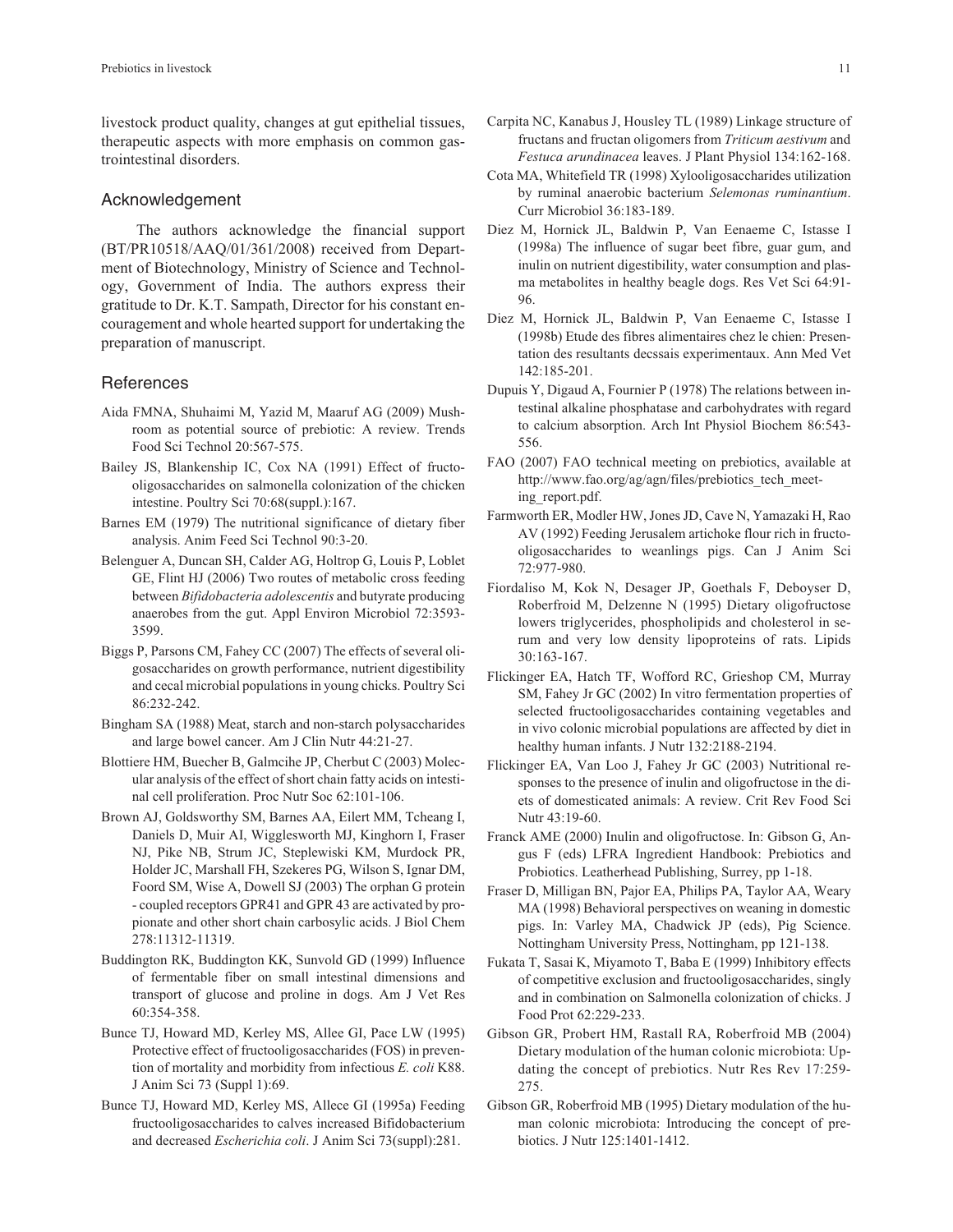- Gill SR, Pop M, Deboy RT, Ecburg PB, Turnbaugh PJ, Samuel BS, Gordon JI, Relman DA, Fraser-Liggett CM, Nelson KE (2006) Metagenomic analysis of the human gut microbiome. Sci 312:1355-1359.
- Harmsen HJ, Gibson GR, Elfferich P, Raangs GC, Wildeboerveloo AC, Argaiz A, Roberfroid MB, Welling GW (2000) Comparison of viable cell counts and fluorescence in situ hybridization using specific rRNA based probes for the quantification of human fecal bacteria. FEMS Microbiol Lett 183:125-129.
- Hendry G (1987) The ecological significance of fructan in a contemporary flora. New Physiol 106:201-216.
- Hobbs PJ, Pain BF, Kay RM, Lee PA (1996) Reduction of odorous compounds in fresh pig slurry by dietary control of crude protein. J Sci Food Agric 71:508-514.
- Hobson NP, Hobson PN, Stewart CS (1988) Rumen Microbial Ecosystem. Springer, Netherlands, 540 pp.
- Houdijk JG, Bosch MW, Tamminga S, Verstegen MW, Berenpas EB, Knoop H (1999) Apparent ileal and total tract nutrient digestion by pigs as affected by dietary non-digestible oligosaccharides. J Anim Sci 77:148-158.
- Howard MD, Gordon DT, Pace IW, Garleb KA, Kerley MS (1995) Effects of dietary supplementation with fructooligosaccharides on colonic microbiota populations and epithelian cell proliferation in neonatal pigs. J Pediatr Gastroenterol Nutr 21:297-303.
- Hungate RE (1966) The Rumen and its Microbes. Academic Press, New York, 533 pp.
- Ichikawa H, Sakata T (1997) Effect of L-lactic avid, short chain fatty acids and pH in cecal infusate on morphometric and cell kinetics parameters of the rat caecum. Dig Dis Sci 42:1598-1610.
- Jackson JL, Lairon D, Borel P, Portugal H, Pauli AM, Hauton JC, Layfont H (1987) Effect of pectin, wheat bran, and cellulose on serum lipids and lipoproteins in rats fed on a low or high fat diet. Br J Nutr 58:405-413.
- Jackson KG, Taylor GRL, Clohessy AM, Williams CM (1999) The effect of the daily intake of inulin on fasting lipid, insulin and glucose concentrations in middle aged men and woman. Br J Nutr 82:23-30.
- Kashimura J, Kimura M, Jtokawa Y (1996) The effects of isomaltose, isomalt and isomaltose based oligomers on mineral absorption and retention. Biol Trace Elem Res 54:239-250.
- Kaufhold JN, Hammon HM, Blum JW (2000) Fructooligosaccharides supplementation effects on metabolic, endocrine and hematological traits in vela calves. J Vet Med A 47:17-29.
- Kearns RJ, Hayek MG, Sunvold GA (1998) Microbial changes in aged dogs. In: Reinhart GA, Carey DP (eds), Recent Advance in Canine and Feline Nutrition: Iams Nutritional Symposium Proceedings. Orange Frazer Press, Wilmington, pp 337-351.
- Kok N, Roberfroid M, Delzenne N (1996) Involvement of lipogenesis in the lower VLDL secretion induced by oligofructose in rats. Br J Nutr 76:881-890.
- Laden G, Wrangham R (2005) The rise of the hominids as an adaptive shift in fallback foods: Plant underground storage organs (USOs) and australpith origins. J Hum Evol 49:482- 498.
- Langlands SJ, Hopkins MJ, Coleman N, Cummings JH (2004) Prebiotic carbohydrates modify the mucosa associated flora of the large bowel. Gut 53:1610-1616.
- Leach JD (2007) Prebiotics in ancient diets. Food Sci Technol Bull: Functional Foods 4:1-8.
- Leach JD, Gibson GR, Van Loo J (2006) Human evolution, nutritional ecology and prebiotics in ancient diets. Biosci Microflora 25:1-8.
- Levrat MA, Remesy C, Sorensen P (1991) High propionic acid fermentation and mineral accumulation in the caecum of rats adapted to different levels of inulin. J Nutr 121:1730-1737.
- Lobo AR, Colli C, Alvares EP, Filisetti TM (2007) Effects of fructans-containing yacon (Smallanthus sonchifolius Poepp and Endl) flour on caecum mucosal morphometry, calcium and magnesium balance, and bone calcium retention in growing rats. Br J Nutr 97:776-785.
- Lomax AR, Calder PC (2008) Prebiotics, immune function, infection and inflammation: A review of the evidence. Br J Nutr 101:633-658.
- Lopez HW, Coudray C, Levrat-Verney M, Feillet-Coudray C, Demigne C, Remesy C (2000) Fructooligosaccharides enhance mineral apparent absorption and counteract the delketorius effect of phytic acid on mineral homeostasis in rats. J Nutr Biochem 11:500-508.
- Mandir N, Englyst H, Goodlad RA (2008) Resistant carbohydrates stimulate cell proliferation and crypt fission in wildtype mice and in the Apc mouse model of 22intestinal cancer, association with enhanced polyp development. Br J Nutr 100:711-721.
- Meslin JC, Fontaine N, Andrieux C (1999) Variation of mucin distribution in the rat intestine, caecum and colon: Effect of the bacterial flora. Comp Biochem Physiol A 123:235-239.
- Mineo H, Amano M, Minaminida K, Chiji J, Shigematsu N, Tomita F, Hara H (2006) Two week feeding of di-fructose anhydride H1 enhances calcium absorptive activity with epithelial cell proliferation in isolated rat cecal mucosa. Nutr 22:312-320.
- Morisse JP, Maurice R, Boiletot E, Cotte JP (1993) Assessment of the activity of fructooligosaccharide on different cecal parameters in rabbits experimentally infected with *E. coli* O103. Ann Zootech 42:81-87.
- Moxley RA, Duhamal GE (1999) Comparative pathology of bacterial enteric diseases of swine. Adv Exp Med Biol 473:83- 101
- Mul AJ (1997) Application of oligofructose in animal feeds. In: Proceedings of International Symposium Non-Digestible Oligosaccharides: Healthy Food for colon? Wageningen, The Netherlands, pp 106.
- Mul AJ, Perry FG (1994) The role of fructooligosaccharides in animal nutrition. In: Garnsworthy PC, Cole D.J.A (eds), Recent Advances in Animal Nutrition. Nottingham University Press, Nottingham, pp 57-79.
- Mwenya B, Santoso B, Sar C, Gamo Y, Kobayashi T, Arai I, Takahashi J (2004) Effects of including beta 1,4- galactooligosaccharides, lactic acid bacteria or yeasts culture on methanogenesis as well as energy and nitrogen metabolism in sheep. Anim Feed Sci Technol 115:313-326.
- Mwenya B, Sar C, Santoso B, Gamo Y, Kobayashi T, Morikawa R, Takura K, Umetsu K, Kogawa S, Kimura K, Mizukoshi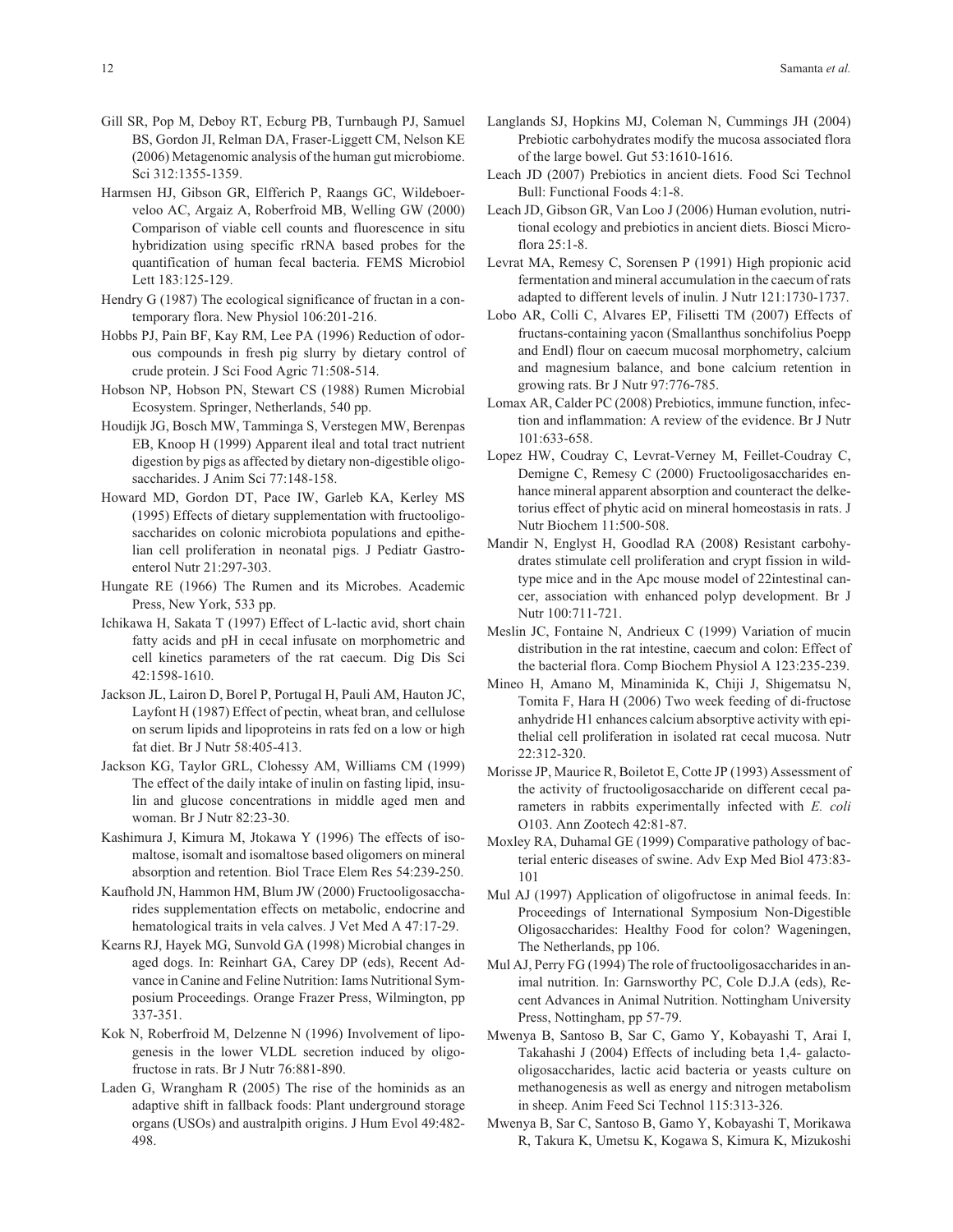H, Takahashi J (2005) Comparing the effects of beta 1,4-galactooligosaccharides, and L-cysteine to monensin on energy and nitrogen utilization in steers fed a very high concentrate diets. Anim Feed Sci Technol 118:19-30.

- Nabuurs MJA (1998) Weaning piglets as a model for studying pathophysiology of diarrhoea. Vet Q 20:42-45.
- Neish AS (2009) Microbes in gastrointestinal health and disease. Gastroenterol 136:65-80.
- Nemcova R, Bomba A, Gancarikova S, Herich R, Guba P (1999) Study of the effect of Lactobacillus paracasei and fructooligosaccharides on the fecal microflora in weanling piglets. Berl Munch Teraarzil Wschr 112:225-228.
- Niness KR (1999) Nutritional and health benefits of inulin and oligofructose. J Nutr 129:1402S-1406S.
- Oli MW, Petschow BW, Buddington RK (1998) Evaluation of fructooligosaccharides supplementation of oral electrolyte solutions for treatment of diarrhea. Dig Dis Sci 43:138-147.
- Ortiz LT, Rodriguez ML, Alzueta C, Rebole A, Trevino J (2009) Effect of inulin on growth performance, intestinal tract size, mineral retention, and tibial bone mineralization in broiler chickens. Br Poultry Sci 50:325-332.
- Oyarzabal OA, Conner DE (1995) In vitro fructooligosaccharides utilization and inhibition of Salmonella spp. by selected bacteria. Poultry Sci 74:1418-1425.
- Petkevicius S, Knudsen BKE, Nansen P, Roepstorff A, Skjoth F, Jensen K (1997) The impact of diets varying in carbohydrates resistant to endogenous enzymes and lignin on population of *Ascaris suum* and *Oesophagostomum dendatum* in pigs. Parasitol 114:555-568.
- Poldbeltsev DA, Nikitiuk DB, Pozdniakov AL (2006) Influence of prebiotics on morphological structre of the mucous membrane of intestinal crassum of rats. Voper Pitan 75:26-29.
- Pope MJ, Cherry TE (2000) An evaluation of the presence of pathogens on broilers raised on poultry litter treatmenttreated litter. Poultry Sci 79:1351-1355.
- Ramirez-Farias C, Slezak K, Fuller Z, Duncan A, Holtrop G, Louis P (2009) Effect of inulin on the human gut microbiota: Stimulation of *Bifidobacterium adolescentis* and *Faecalibacterium prausnitzii*. Br J Nutr 101:541-50.
- Raschka L, Deniel H (2005) Mechanism underlying the effects of inulin types fructans on calcium absorption in the large intestine of rats. Bone 37:728-735.
- Roberfroid M (2002) Functional food concept and its application to prebiotics. Diges Liver 34(suppl 2):105-110.
- Roberfroid M (2007) Prebiotics: The concept revisited. J Nutr 137:830S-837S.
- Rycroft CE, Jones MR, Gibson GR, Rastall RA (2001) A comparative in vitro evaluation of the fermentation properties of prebiotic oligosaccharides. J Appl Microbiol 91:878-887.
- Saito Y, Takano T, Rowland I (1992) Effect of soybean oligosaccharides on the human gut microflora in in vitro culture. Microbiol Ecol Health Dis 5:105-111.
- Samanta AK, Senani S, Kolte AP, Sridhar Manpal Bhatta R, Jayapal Natasha (2012) Effect of prebiotic on digestibility of total mixed ration. Indian Vet J 89:41-42.
- Samanta AK, Kolte AP, Senani S, Sridhar Manpal, Jayapal Natasha (2011) Prebiotics in ancient Indian diets. Curr Sci 101:43-46.
- Samanta AK, Senani S, Kolte AP, Sridhar Manpal, Jayapal Natasha (2010) Application of prebiotics in poultry. Agrovet Buzz 3:38-42.
- Samanta AK, Kolte AP, Chandrasekharaiya M, Thulasi A, Sampath KT, Prasad CS (2007) Prebiotics: The rumen modulator for enhancing the productivity of dairy animals. Indian Dairyman 59:58-61.
- Samanta AK, Senani S, Kolte AP, Sridhar Manpal, Sampath KT, Jayapal Natasha, Anusuya Devi (2012) Production and in vitro evaluation of xylooligosaccharides generated from corn cobs. Food Bioprod Process 90:466-474.
- Samanta AK, Singh KK, Das MM, Maity SB, Kundu SS (2003) Effect of complete feed block on nutrient utilization and rumen fermentation in Barbari goats. Small Ruminant Res 48:95-102.
- Sangeetha PT, Ramesh MN, Prapulla SG (2005) Maximization of fructooligosaccharides production by two stage continuous process and its scale up. J Food Eng 68:57-64.
- Santoso B, Kume S, Nonaka K, Gamo Y, Kimura K, Takashi J (2003) Influence of beta galactooligosaccharide supplementation on nitrogen utilization, rumen fermentation, and microbial nitrogen supply in dairy cows fed silage. Asia Austr J Anim Sci 26:1137-1142.
- Schley PD, Field CJ (2002) The immune enhancing effects of dietary fibres and prebiotics. Br J Nutr 87:S221-S230.
- Schneeman BO (1999) Fiber, inulin and oligofructose: Similarities and differences. J Nutr 129:1424S-1427S.
- Steed H, Macfarlane S (2009) Mechanism of prebiotic impact on health. In: Charalampopoulos D, Rastall RA (eds), Prebiotics and Probiotics Science and Technology. Springer Publications, New York, pp 135-161.
- Sunvold GD, Fahey Jr GC, Merchen NR, Titgemeyer EC, Bourquin ID, Baur LL, Reinhart GA (1995) Dietary fiber for dogs, IV. In vitro fermentation of selected fiber sources by dog fecal inoculums and in vivo digestion and metabolism of fiber supplemented diets. J Anim Sci 73:1099-1109.
- Swiatkiewicz S, Koreleski J, Arczewska-Wlosek A (2010) Effect of prebiotic fructan and organic acids on mineral retention in laying hens. Acta Agric Scand A 60:125-128.
- Timms I (1968) Observations on the bacterial flora of the alimentary tract in three age groups of normal chickens. Br Vet J 124:470-477.
- Tomomatsu H (1994) Health effects of oligosaccharides. Food Technol 48:61-65.
- Van der Wielen PW, Biesterveld S, Notermans S, Hofstra H, Urlings BAP, Van knapen F (2001) Inhibition of glucose limited sequencing fed batch culture of Salmonella enteric Setrovar Enteritidis by volatile fatty representative of the ceca of broiler chickens. Appl Environ Microbiol 67:1979- 1982.
- Van Loo J, Coussement P, De Leenheer L, Huybregs H, Smits G (1995) On the presence of inulin and oligofructose as natural ingredients in the western diets. Crit Rev Food Sci Nutr 35:525-552.
- Verdonk JMAJ, Beelan GM, Jansman AJM, Huisman J (1998) Effect of soya carbohydrate fractions on the ileal digestibility and endogenous flow of nitrogen in veal calves. In: Jansman AJM, Hill GD, Huisman J, Vander Poel AFB (eds),